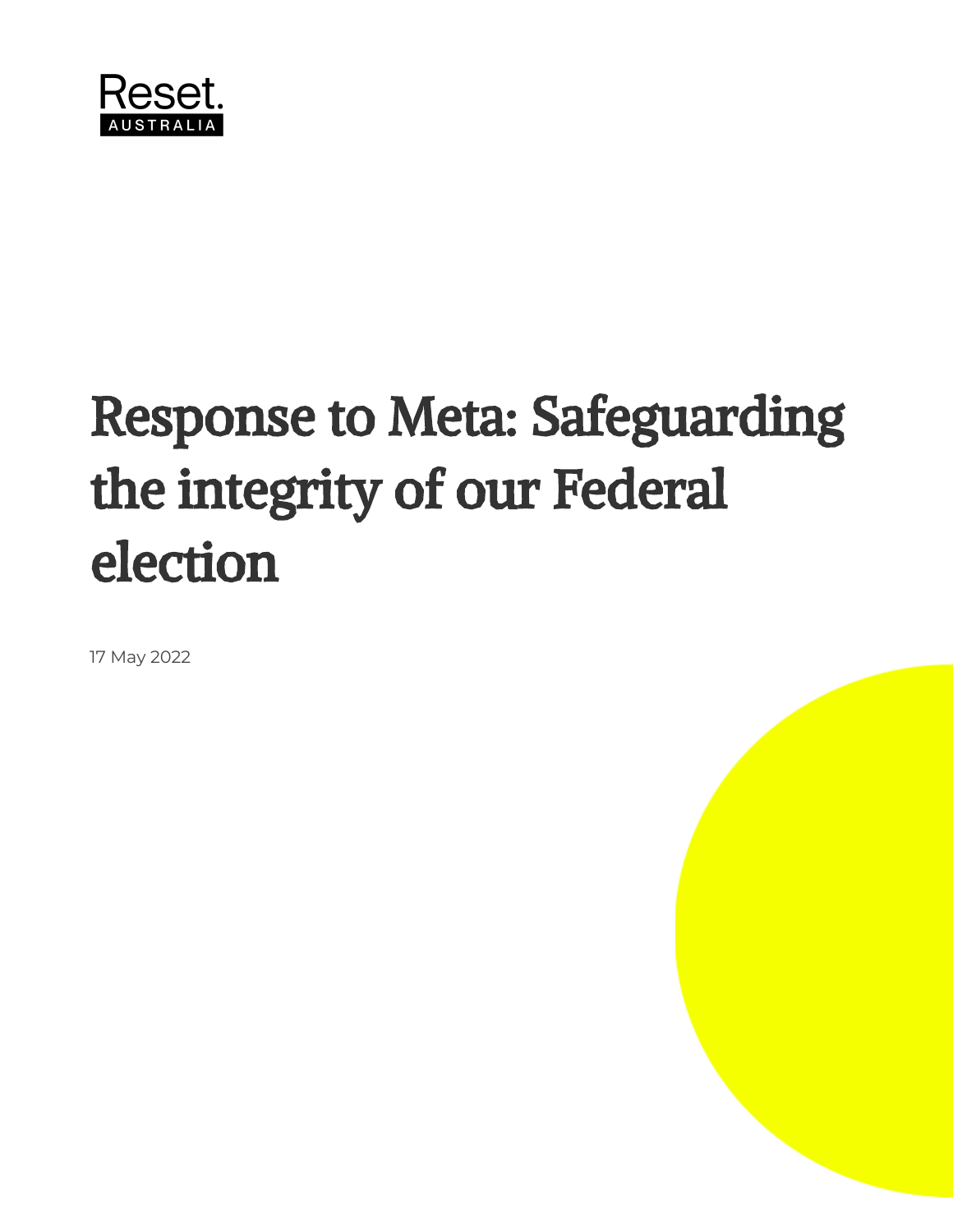On 2 May 2022, in collaboration with leading academics with expertise in mis- and disinformation, cyber abuse, and other online harms, Reset Australia sent Meta an [open](https://au.reset.tech/news/24-questions-about-safeguarding-the-integrity-of-our-federal-election/) letter with 24 questions about safeguarding the integrity of our Federal election. On 6 May 2022, Josh Machin, Head of Public Policy, for Meta in Australia published answers to each of the questions in a [public](https://australia.fb.com/post/update-on-metas-work-to-support-the-2022-australian-election/) blog titled 'Update on Meta's work to support the 2022 Australian election'.

This is Reset Australia's response. In some instances, we have asked further questions, or clarifications, as many of the answers are inadequate or incomplete.

**Question** and Meta Answer **Reset** Australia Response and Clarification

#### **Preamble**

Meta has had a comprehensive strategy in place over the course of the Australian election campaign to combat misinformation, voter interference and potentially harmful content on our platforms. We shared details about our plans in a March 2022 blog post, and numerous roundtables with journalists, government agencies, law enforcement and security agencies (including via the Australian Government's election integrity assurance taskforce), and academics.

In particular, we appreciate the close working relationship with the Australian Electoral Commission who has been referring content to us that they believe may violate Australian electoral law or represent voter interference. We are also continuing our collaboration with civil society organisations such as the Australian Strategic Policy Institute (ASPI) and First Draft.

This week, we and other tech companies received further questions from Australian academics – coordinated by a technology-focussed lobby group – regarding the steps we are taking in the months before the Australian election. We agree that it is important for digital platforms to be transparent and accountable to the Australian public. In that vein, we are publishing responses to the questions below.

We welcome the opportunity for factual clarification of the public record, and for this transparent and robust public exchange regarding an issue that is fundamental to the functioning of our democracy: Meta's impact on the integrity of our Federal election. The public deserves much more detail and depth than was provided in your [March](https://australia.fb.com/post/how-meta-is-preparing-for-the-2022-australian-election/) 2022 blog post (titled 'How Meta is preparing for the 2022 Australian election'). In the absence of mandatory transparency measures through binding regulation, untrustworthy companies such as Meta require their behaviour to be closely scrutinised - particularly during crucial moments such as the final week of the election campaign.

Our intention in writing to you was to enable a broader set of stakeholders to learn more about the details of your election plans, including the general public, civil society organisations that do not have contractual arrangements with you (as is the case with ASPI<sup>1</sup> and First Draft), and a wider group of academics and experts (including the signatories to the original letter).

As stated in our original letter to you, "adequate regulatory frameworks are not yet in place" to holistically and systematically address the spread of

Meta/Facebook is the largest private sector donor of the Australian Strategic Policy Institute (ASPI), providing \$269,574 of funding to the organisation in 2020-21 [Reference: 2020-2021 Annual Report, Australian Strategic Policy Institute, available at: [https://ad-aspi.s3.ap-southeast-2.amazonaws.com/2022-02/ASPI%20Annual-Report\\_2020-2021.pdf?VersionId=B7LG1EptgVEw39hBwyXHrx](https://ad-aspi.s3.ap-southeast-2.amazonaws.com/2022-02/ASPI%20Annual-Report_2020-2021.pdf?VersionId=B7LG1EptgVEw39hBwyXHrxAzLueB3BSL) [AzLueB3BSL\]](https://ad-aspi.s3.ap-southeast-2.amazonaws.com/2022-02/ASPI%20Annual-Report_2020-2021.pdf?VersionId=B7LG1EptgVEw39hBwyXHrxAzLueB3BSL)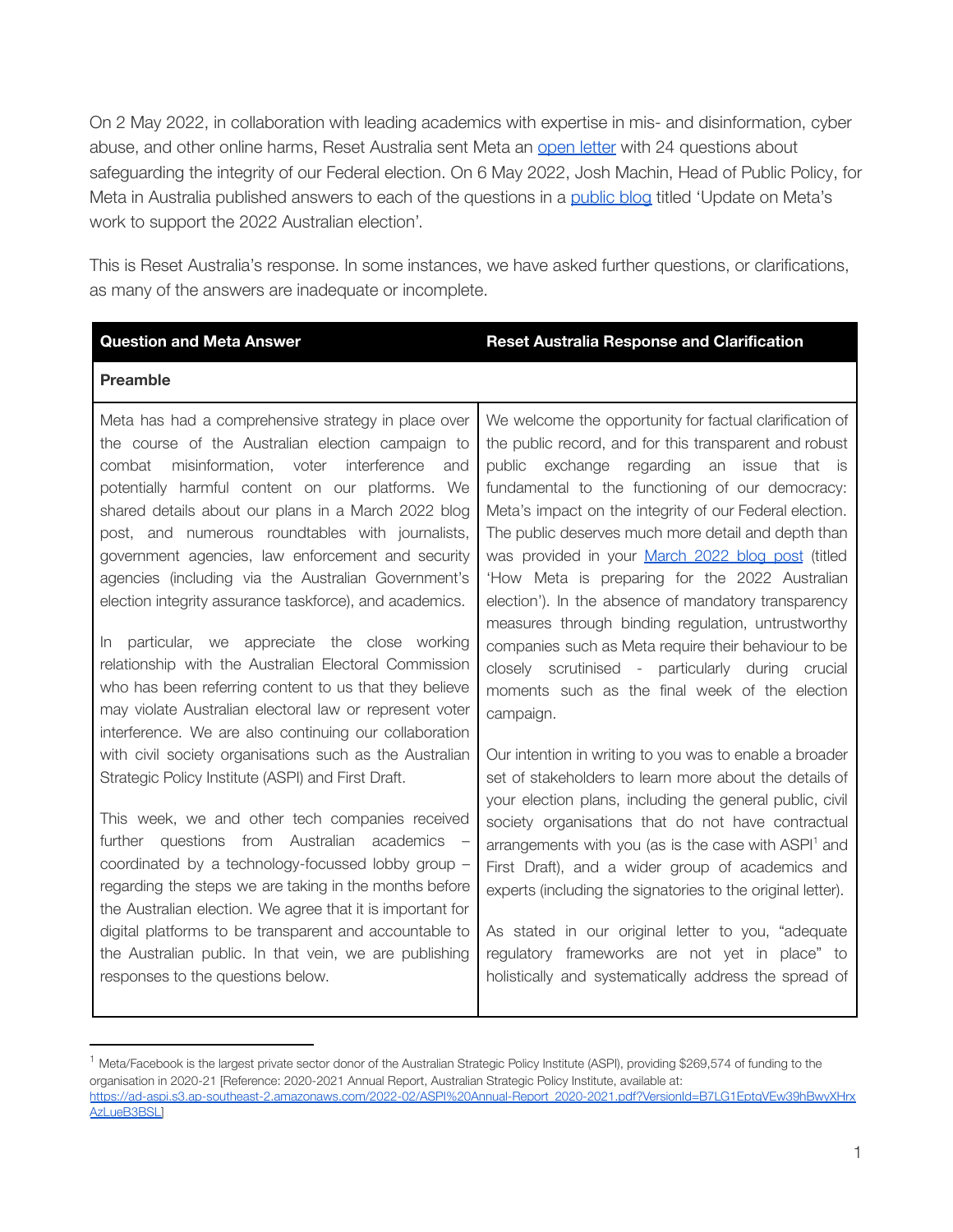| <b>Question and Meta Answer</b>                                                                                                                                                                                                                                                                                                                                                                                                                                                                                                                                                                                                                                   | <b>Reset Australia Response and Clarification</b>                                                                                                                                                                                                                                                                                                                                                                                                                                                                                                                                                                                                                                                                                                                                                                                                                                                                                                                                                                                                                                                                                                                                                                                                                                                                                                          |
|-------------------------------------------------------------------------------------------------------------------------------------------------------------------------------------------------------------------------------------------------------------------------------------------------------------------------------------------------------------------------------------------------------------------------------------------------------------------------------------------------------------------------------------------------------------------------------------------------------------------------------------------------------------------|------------------------------------------------------------------------------------------------------------------------------------------------------------------------------------------------------------------------------------------------------------------------------------------------------------------------------------------------------------------------------------------------------------------------------------------------------------------------------------------------------------------------------------------------------------------------------------------------------------------------------------------------------------------------------------------------------------------------------------------------------------------------------------------------------------------------------------------------------------------------------------------------------------------------------------------------------------------------------------------------------------------------------------------------------------------------------------------------------------------------------------------------------------------------------------------------------------------------------------------------------------------------------------------------------------------------------------------------------------|
| We will have continued transparency of our efforts to<br>combat misinformation in particular in our next annual<br>transparency report, required under the voluntary<br>industry code on misinformation and disinformation,<br>which is due in May 2022. Although the reporting<br>period covers 2021, we recognise the level of interest<br>in the steps we are taking to promote integrity of the<br>Australian election, so we will be voluntarily including<br>further information in that report. You can find our<br>previous report here.<br>We remain committed to engaging with Australian<br>academics and experts on these important policy<br>issues. | mis- and disinformation and hate speech on digital<br>platforms.<br>Your response fails to acknowledge that the Australian<br>Misinformation<br>Practice<br>Code<br>of<br>on<br>and<br>Disinformation, drafted and administered by industry<br>group DIGI (of which you are a founding member) has<br>been critiqued for a variety of reasons <sup>2</sup> . The March<br>2022 report by the House Select Committee on<br>Social Media and Online Safety <sup>3</sup> and June 2021<br>Australian Communication and Media Authority<br>(ACMA) report which assessed the Code <sup>4</sup> point to the<br>need for stronger, more systematic regulation of our<br>digital information ecosystem.<br>Given the original ACMA position paper for the<br>Australian Code <sup>5</sup> drew heavily on the EU Code of<br>Practice on Disinformation, it is significant that just<br>recently, in April 2022, the landmark EU legislation,<br>the Digital Services Act (DSA) <sup>6</sup> (companion to the<br>Digital Markets Act (DMA)) was approved. The DSA<br>represents a paradigm shift in tech regulation as it<br>sets rules and standards for algorithmic systems in<br>digital media markets. It requires greater transparency<br>about platforms' data and algorithms, including audits<br>and fines of up to six percent of their annual sales for |

 $2$  The draft Code released by DIGI was critiqued by ACMA as being "a long way from the model that we proposed to address these important issues", and recently described the Code as being "too narrow" to prevent the harms of mis- and disinformation [references: Samios, Z, & Vistenin, L. (2020) ACMA: Tech giants' code to handle fake news fails to meet expectations. Available at:

<sup>3</sup> Parliament of the Commonwealth of Australia (2022) Social Media and Online Safety. Available at:

<https://eur-lex.europa.eu/legal-content/EN/TXT/PDF/?uri=CELEX:52020PC0825&from=en>

<https://www.smh.com.au/politics/federal/acma-tech-giants-code-to-handle-fake-news-fails-to-meet-expectations-20201026-p568oq.html>; Karp, P (2022) Digital code of conduct fails to stop all harms of misinformation, Acma warns. Available at:

[https://www.theguardian.com/media/2022/mar/21/digital-code-of-conduct-fails-to-stop-all-harms-of-misinformation-acma-warns\]](https://www.theguardian.com/media/2022/mar/21/digital-code-of-conduct-fails-to-stop-all-harms-of-misinformation-acma-warns). Reset Australia and other digital rights organisations have critiqued the self-regulatory model of the Code that means it is voluntary, opt-in, has little enforcement mechanisms and no penalties [reference: Smith, P. & Ward, M. (2022) Tech giants' 'laughable' disinformation solution slammed. Available at: <https://www.afr.com/technology/tech-giants-laughable-disinformation-solution-slammed-20211010-p58ys8>].

[https://parlinfo.aph.gov.au/parlInfo/download/committees/reportrep/024877/toc\\_pdf/SocialMediaandOnlineSafety.pdf;fileType=application%2Fp](https://parlinfo.aph.gov.au/parlInfo/download/committees/reportrep/024877/toc_pdf/SocialMediaandOnlineSafety.pdf;fileType=application%2Fpdf) [df](https://parlinfo.aph.gov.au/parlInfo/download/committees/reportrep/024877/toc_pdf/SocialMediaandOnlineSafety.pdf;fileType=application%2Fpdf)

<sup>4&</sup>lt;br><sup>4</sup> Australian Communication and Media Authority (2021) Report to government on the adequacy of digital platforms' disinformation and news quality measures. Available at:

[https://www.acma.gov.au/sites/default/files/2021-11/Adequacy%20of%20digital%20platforms%20disinformation%20and%20news%20quality](https://www.acma.gov.au/sites/default/files/2021-11/Adequacy%20of%20digital%20platforms%20disinformation%20and%20news%20quality%20measures.pdf) [%20measures.pdf](https://www.acma.gov.au/sites/default/files/2021-11/Adequacy%20of%20digital%20platforms%20disinformation%20and%20news%20quality%20measures.pdf)

<sup>5</sup> Australian Communication and Media Authority (2020) Online misinformation and news quality in Australia: Position paper to guide code development. Available at: <https://www.acma.gov.au/online-misinformation-and-news-quality-australia-position-paper-guide-code-development>

 $6$  European Commission (2020) Proposal For A Regulation of the European Parliament & of the Council on a Single Market For Digital Services (Digital Services Act) & Amending Directive. Available at: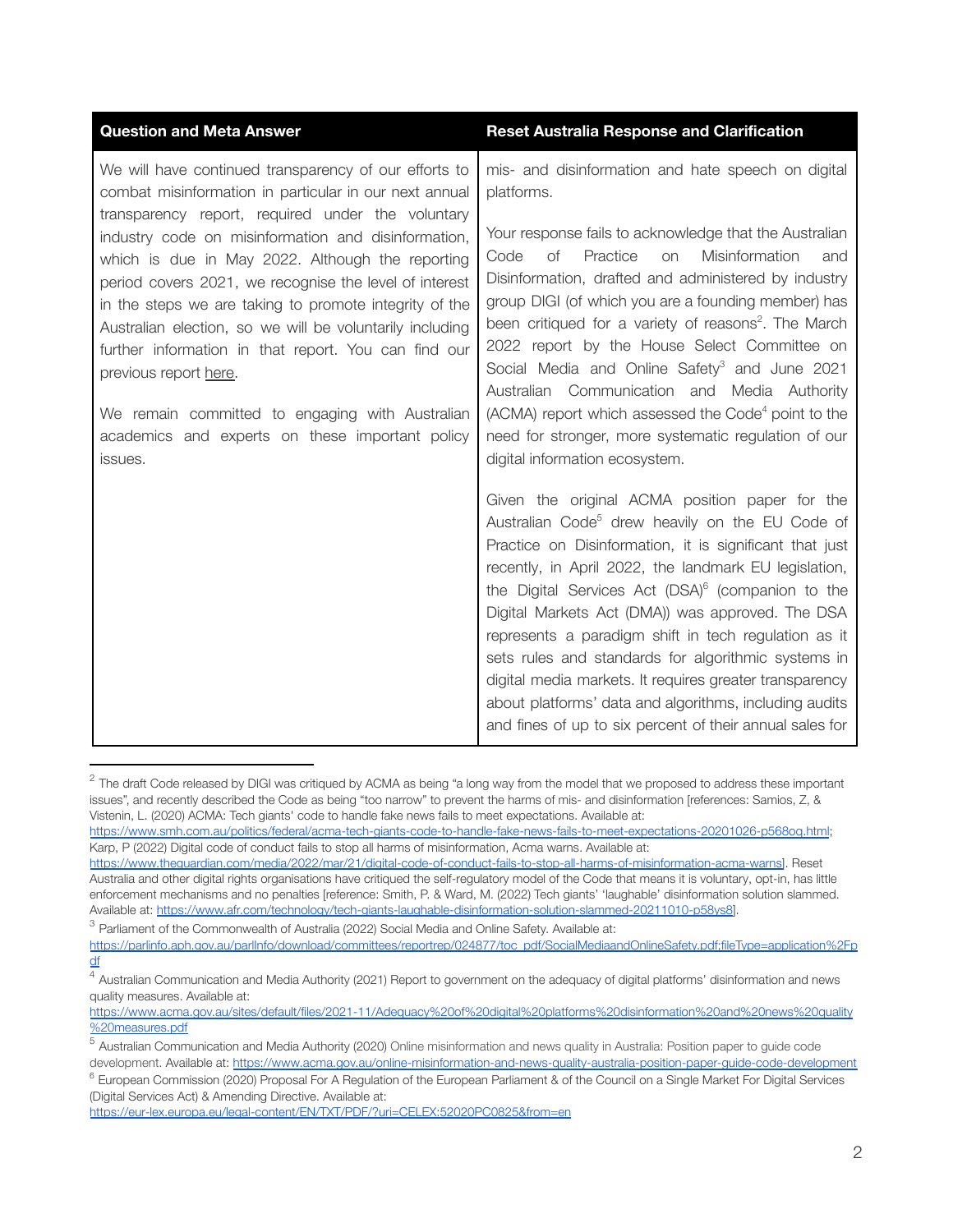| <b>Question and Meta Answer</b> | <b>Reset Australia Response and Clarification</b>                                                                                                                                                                                                                                                                                                                                                                                                                                                                                                                                                                                                                                                                                                                                                                    |
|---------------------------------|----------------------------------------------------------------------------------------------------------------------------------------------------------------------------------------------------------------------------------------------------------------------------------------------------------------------------------------------------------------------------------------------------------------------------------------------------------------------------------------------------------------------------------------------------------------------------------------------------------------------------------------------------------------------------------------------------------------------------------------------------------------------------------------------------------------------|
|                                 | repeated infringements. Post-election, Australia has<br>an opportunity to reduce this widening gap between<br>our regulatory framework in Australia and the EU and<br>consider which DSA elements could be applicable in<br>our context (refer to Reset Australia policy brief titled<br>'The future of digital regulation in Australia: Five policy<br>principles for a safer digital world' for further detail<br>regarding aspects of the DSA that are relevant to<br>Australia <sup>'</sup> ).                                                                                                                                                                                                                                                                                                                   |
|                                 | Given the inadequacies of the current Code, Meta's<br>reporting against it in the recent transparency report<br>does not assist us with the task of evaluating the<br>efficacy of Meta's election safeguards. In the June<br>2021 report <sup>8</sup> ACMA stated that signatories "lacked<br>metrics<br>systematic data,<br>or key<br>performance<br>indicators (KPIs) that establish a baseline and enable<br>the tracking of platform and industry performance<br>against code outcomes over time". An example of this<br>is Meta's statistic that it removed 14 million pieces of<br>COVID-19 misinformation content between March<br>2020 and December 2020. This data is not<br>comparative or success-oriented and hence gives no<br>indication of the effectiveness of Meta's content<br>moderation systems. |
|                                 | Further to this, as former Facebook executive and<br>whistleblower Frances Haugen stated in a testimony<br>before the House Select Committee on Social Media<br>and Online Safety, social media giants have kept the<br>safety discourse<br>focused<br>online<br>on<br>content<br>moderation systems that deal with harmful and illegal<br>content downstream, rather than directing attention<br>upstream to the algorithms that amplify this content in<br>the first instance. These algorithms "have so much                                                                                                                                                                                                                                                                                                      |

 $^7$  Reset Australia (2022) The future of digital regulation in Australia: Five policy principles for a safer digital world. Available at: <https://au.reset.tech/uploads/the-future-of-digital-regulations-in-australia.pdf>

<sup>8</sup> Australian Communication and Media Authority (2021) Report to government on the adequacy of digital platforms' disinformation and news quality measures. Available at:

[https://www.acma.gov.au/sites/default/files/2021-11/Adequacy%20of%20digital%20platforms%20disinformation%20and%20news%20quality](https://www.acma.gov.au/sites/default/files/2021-11/Adequacy%20of%20digital%20platforms%20disinformation%20and%20news%20quality%20measures.pdf) [%20measures.pdf](https://www.acma.gov.au/sites/default/files/2021-11/Adequacy%20of%20digital%20platforms%20disinformation%20and%20news%20quality%20measures.pdf)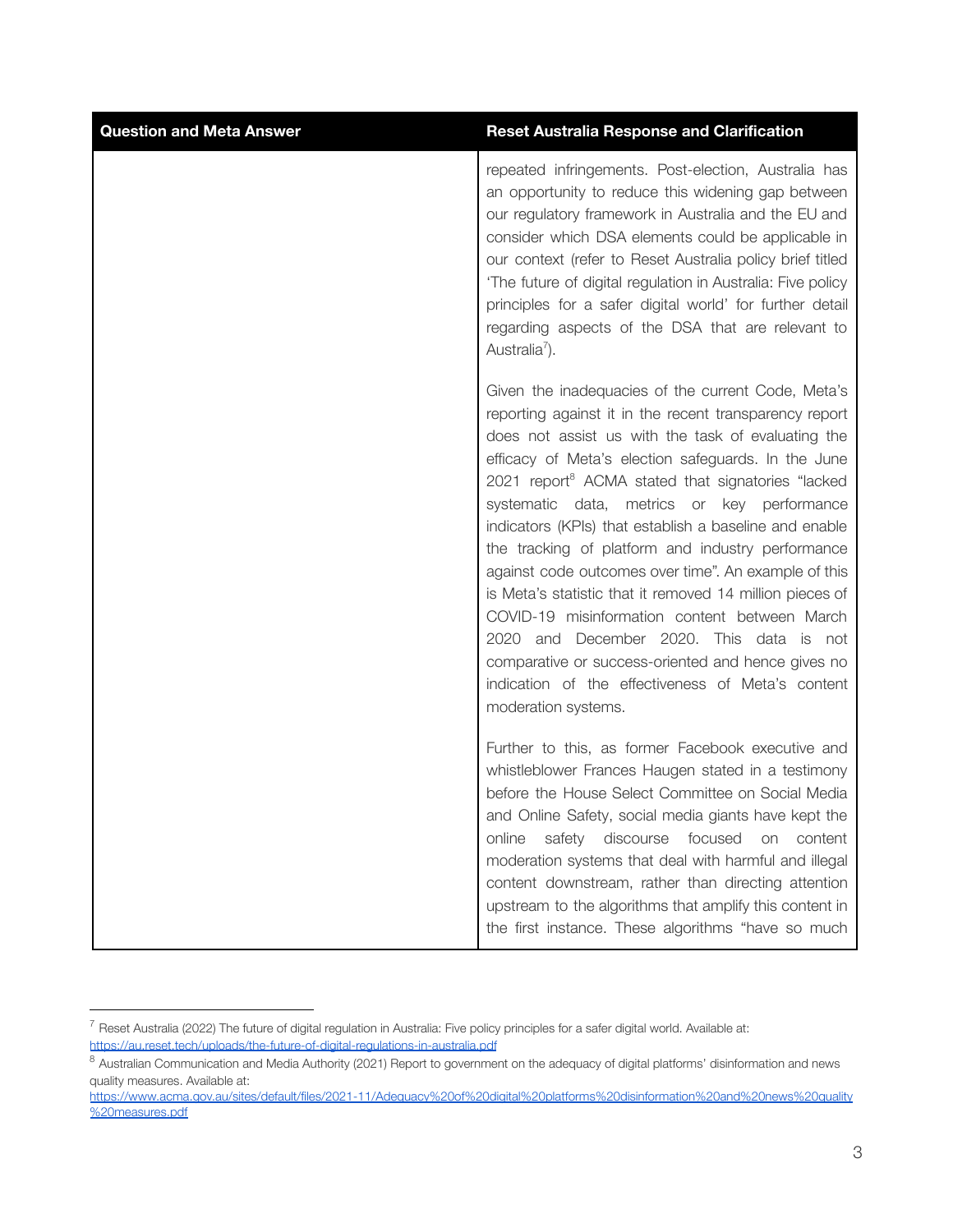| Question and Meta Answer | <b>Reset Australia Response and Clarification</b>                                                                                                                                                    |
|--------------------------|------------------------------------------------------------------------------------------------------------------------------------------------------------------------------------------------------|
|                          | sway over our democratic outcomes", she warned <sup>9</sup> .<br>Meta's recent transparency report makes no mention<br>of how harmful and misleading content is amplified by<br>platform algorithms. |
|                          |                                                                                                                                                                                                      |

#### **1. How many dedicated human content moderators will be bolstering your AI enabled system specifically for the Australian election?**

In addition to the significant investments Meta has made in technology to proactively identify harmful content, we also have more than 40,000 people who work on safety and security at Meta (about 15,000 of which are dedicated content reviewers). As issues potentially arise during the Australian election, we have the benefit of being able to draw from not just the cross-functional team dedicated to the Australian election but also from any members of our global safety and security teams as needed, depending on the expertise and skills required. Another benefit of investing so heavily in safety and security means that we have 24/7 support; even while Australia sleeps, our safety and security teams in other timezones are able to review content that could be harmful and impact the Australian election. The [March](https://australia.fb.com/post/how-meta-is-preparing-for-the-2022-australian-election/) 2022 blog post also stated that Meta has '40,000 people around the world working on safety and security'. It is helpful to know that 15,000 people follows: Instagram?

are dedicated content reviewers. We also note that your submission to the First Interim Report of the Senate Select Committee on Foreign Interference through Social Media states that you have more than 35,000 people who 'work with technology to apply their own experience and knowledge to detect and assess possible networks of CIB (coordinated inauthentic behaviour)<sup>110</sup>.

Are you able to provide clarification of the above as

- 1. As per the original questions, what is the size of the specific 'cross functional team dedicated to the Australian election'?
- 2. Are the 40,000 people working on safety and security across the Meta businesses i.e. across Facebook, Whatsapp, Messenger and
- 3. Are the 15,000 dedicated content reviewers responsible for reviewing content across Facebook, Whatsapp and Instagram globally (in at least 150 countries<sup>11</sup>)?

<sup>9</sup> Parliament of the Commonwealth of Australia (2022) Social Media and Online Safety Public Hearings. Available at: [https://www.aph.gov.au/Parliamentary\\_Business/Committees/House/Social\\_Media\\_and\\_Online\\_Safety/SocialMediaandSafety/Public\\_Hearings](https://www.aph.gov.au/Parliamentary_Business/Committees/House/Social_Media_and_Online_Safety/SocialMediaandSafety/Public_Hearings)

<sup>&</sup>lt;sup>11</sup> Meta (2022) Launching Facebook Reels Globally and New Ways for Creators to Make Money, Available at: <sup>10</sup> Parliament of the Commonwealth of Australia (2021) Foreign Interference through Social Media. Available at: [https://parlinfo.aph.gov.au/parlInfo/download/committees/reportsen/024741/toc\\_pdf/FirstInterimReport.pdf;fileType=application%2Fpdf](https://parlinfo.aph.gov.au/parlInfo/download/committees/reportsen/024741/toc_pdf/FirstInterimReport.pdf;fileType=application%2Fpdf)

<https://about.fb.com/news/2022/02/launching-facebook-reels-globally/>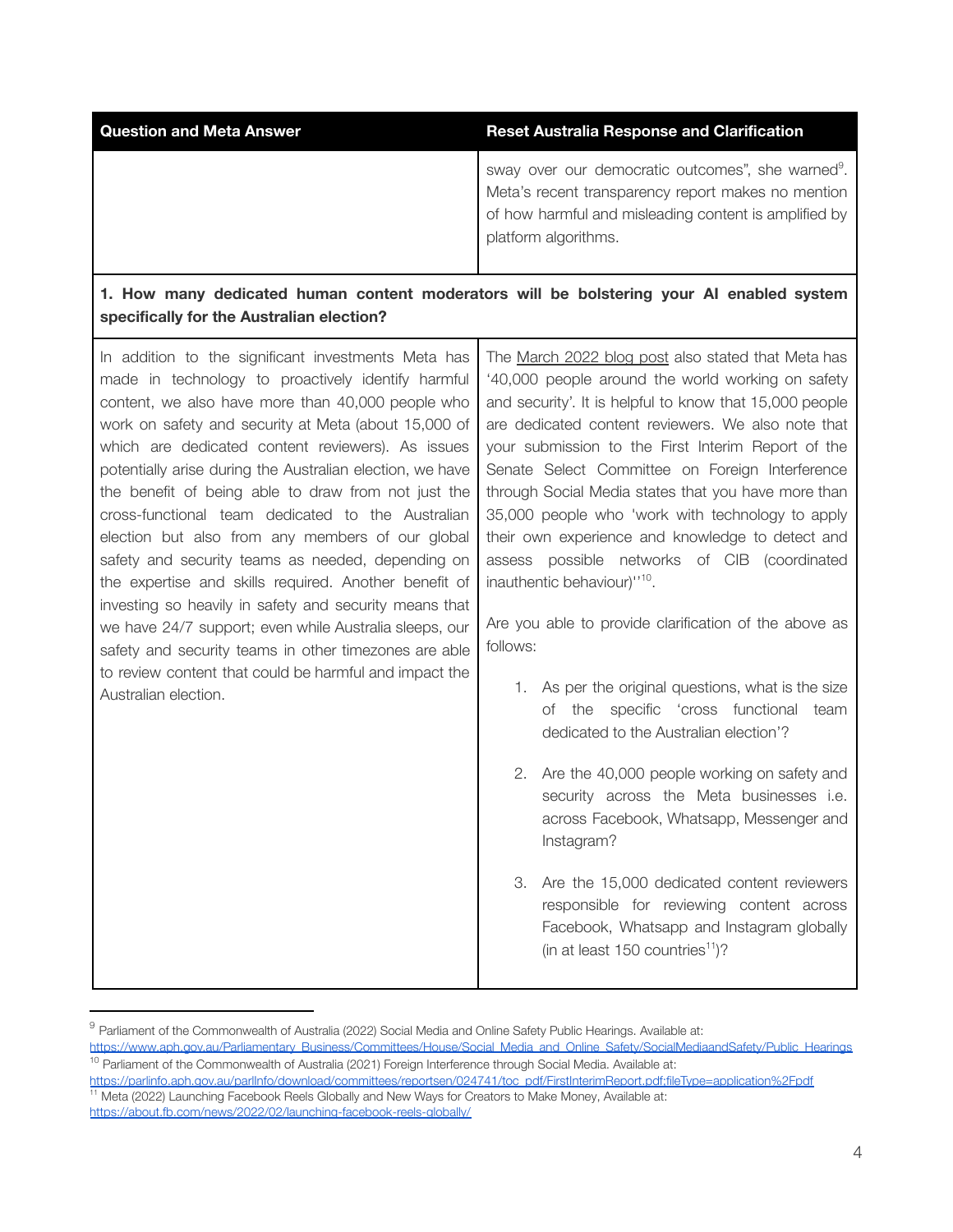| <b>Question and Meta Answer</b>                                                                                                                                                                                                                                                                                                                                                | <b>Reset Australia Response and Clarification</b>                                                                                                                                                                                                                                          |
|--------------------------------------------------------------------------------------------------------------------------------------------------------------------------------------------------------------------------------------------------------------------------------------------------------------------------------------------------------------------------------|--------------------------------------------------------------------------------------------------------------------------------------------------------------------------------------------------------------------------------------------------------------------------------------------|
|                                                                                                                                                                                                                                                                                                                                                                                | 4. Given Meta's Daily Active People (DAP) <sup>12</sup> ,<br>was 2.87 billion on average for March 2022 <sup>13</sup> ,<br>15,000<br>dedicated content reviewers<br>is<br>sufficient?                                                                                                      |
|                                                                                                                                                                                                                                                                                                                                                                                | 5. Are the 35,000 people working to detect and<br>assess CIB (as described in the First Interim<br>Report of the Senate Select Committee on<br>Foreign Interference through Social Media)<br>part of the 40,000 people working on safety<br>and security?                                  |
| 2. What languages do these content moderators speak? (for instance, the top five spoken languages<br>in Australian homes other than English are Cantonese, Mandarin, Italian, Arabic and Greek)                                                                                                                                                                                |                                                                                                                                                                                                                                                                                            |
| The benefit of drawing from our global investment in<br>safety and security means that Meta supports content<br>moderation in over 70 languages. We also have a<br>global network of more than 80<br>third-party<br>fact-checkers who cover more than 60 different<br>languages to combat misinformation. We have run a<br>consumer awareness campaign prior to the Australian | Thank you for your response. It is encouraging to hear<br>that your content moderators globally speak over 70<br>languages and that AI technology detects hate<br>speech in over 50 languages.<br>1. Can you confirm that this is the number of<br>languages that will be moderated in the |
| election to help Australians spot misinformation and                                                                                                                                                                                                                                                                                                                           | Australian<br>Federal<br>election<br>current                                                                                                                                                                                                                                               |

raise awareness of fact-checking. As well as running this campaign in English, we have translated campaign assets into Chinese, Vietnamese and Arabic (the top languages other than English spoken at home in Australia according to the [Australian](https://www.abs.gov.au/ausstats/abs@.nsf/lookup/media%20release3) Bureau of Given the scale and scope of Meta's operation globally it is difficult to discern the level of local investment here in Australia when global statistics and information is provided by your company.

specifically?

You have mentioned a global network of 80 third-party fact checkers working in 60 different languages, however you also state that your fact-checking partners for the Australian Federal election are primarily AFP, AAP and RMIT FactLab.

2. Are you able to clarify what languages the teams at AFP, AAP and RMIT FactLab are undertaking fact-checking in? (Note: we have

[Statistics](https://www.abs.gov.au/ausstats/abs@.nsf/lookup/media%20release3)).

In the lead-up to the election, we have received feedback from non-government experts that many non-English speaking diaspora communities in Australia may also use digital platforms from their home countries (see [here](https://firstdraftnews.org/articles/misinfo-chinese-diaspora/) for example). We continue to encourage policymakers to pay regard to the risks of misinformation and disinformation that can occur in Australian communities on non-English platforms.

<sup>&</sup>lt;sup>13</sup> Meta (2022) Meta Reports First Quarter 2022 Results, Available at: <sup>12</sup> Daily Active People or DAP is the number of people who have logged into Facebook, Instagram, Messenger, and/or WhatsApp

<https://investor.fb.com/investor-news/press-release-details/2022/Meta-Reports-First-Quarter-2022-Results/default.aspx>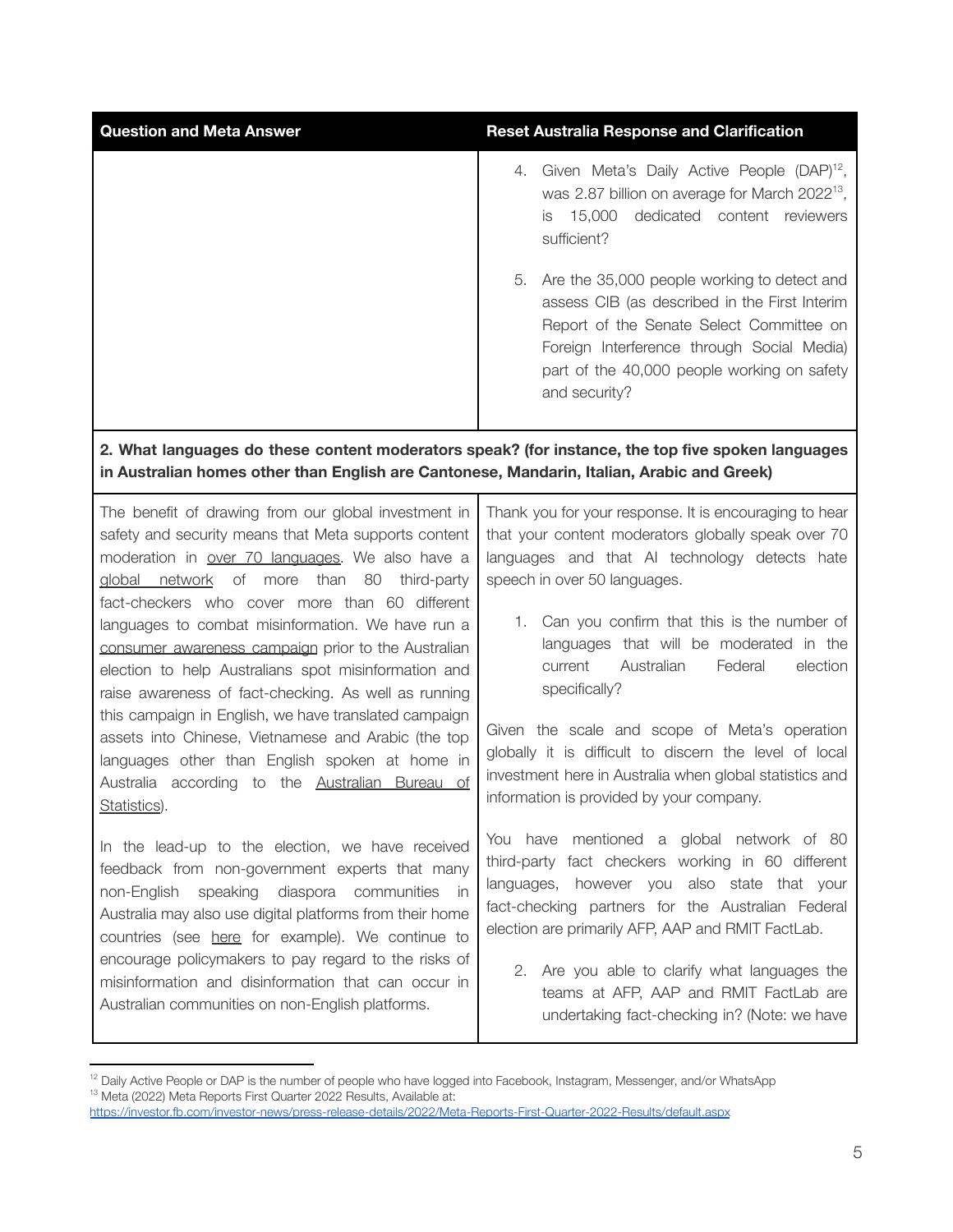| <b>Question and Meta Answer</b>                                                                                                                                                                                         | <b>Reset Australia Response and Clarification</b>                                                                                                                                                                                                                                                                                                                                                                                                                                                                                                                                                                                                                                                                                                                            |
|-------------------------------------------------------------------------------------------------------------------------------------------------------------------------------------------------------------------------|------------------------------------------------------------------------------------------------------------------------------------------------------------------------------------------------------------------------------------------------------------------------------------------------------------------------------------------------------------------------------------------------------------------------------------------------------------------------------------------------------------------------------------------------------------------------------------------------------------------------------------------------------------------------------------------------------------------------------------------------------------------------------|
|                                                                                                                                                                                                                         | also reached out to these teams directly for a<br>response to this).                                                                                                                                                                                                                                                                                                                                                                                                                                                                                                                                                                                                                                                                                                         |
|                                                                                                                                                                                                                         | The concerns you raise about non-English speaking<br>diaspora communities in Australia using so-called<br>'non-English platforms' is not relevant to the question.<br>A large proportion of non-English speaking people<br>use your platforms (a recent study estimated that<br>49.6%<br>of Facebook users<br>are<br>non-English<br>speaking <sup>14</sup> ), including within Australia, hence the<br>distinction between 'English' and 'non-English'<br>platforms is not useful. Reset Australia scrutinises the<br>behaviour of all major social media platforms,<br>however the focus here is Meta. Your platforms play<br>an outsized role in the Australian election with<br>Facebook being Australia's most popular social media<br>platform for news <sup>15</sup> . |
| 3. Where are the content moderators dedicated to the Australian election based? If not in Australia,<br>can their security and integrity be ensured during this time of geo-political instability?                      |                                                                                                                                                                                                                                                                                                                                                                                                                                                                                                                                                                                                                                                                                                                                                                              |
| Our safety and security teams are located around the<br>world, with centres of excellence in 20 sites around the<br>world, such as Singapore, Dublin and the United<br>States, which ensures around-the-clock coverage. | As mentioned in the previous question, it is difficult to<br>discern the level of local investment here in Australia<br>when global statistics and information are provided by<br>your company.                                                                                                                                                                                                                                                                                                                                                                                                                                                                                                                                                                              |
|                                                                                                                                                                                                                         | Can you confirm that content moderators<br>across 20 sites around the world are<br>specifically<br>dedicated to the Australian<br>election, even during this time of geo-political<br>instability where there is, in the words of<br>Communications Minister Paul Fletcher, "a<br>significant volume of content promoting<br>violence, extremism and disinformation in<br>relation to the Russian invasion of Ukraine" <sup>16</sup> ?                                                                                                                                                                                                                                                                                                                                       |

<sup>14</sup> We Are Social (2021) Digital 2021. Available at: <https://wearesocial.com/uk/blog/2021/01/digital-2021-uk/>

<sup>15</sup> Reuters Institute & University of Oxford (2020) Digital News Report. Available at: <https://www.digitalnewsreport.org/survey/2020/>

<sup>&</sup>lt;sup>16</sup> Hurst, D. & Butler, J (2022) Morrison government asks Facebook, Twitter and Google to block Russian state media 'disinformation'. Available at:

[https://www.theguardian.com/world/2022/mar/03/morrison-government-asks-facebook-twitter-and-google-to-block-russian-state-media-disinf](https://www.theguardian.com/world/2022/mar/03/morrison-government-asks-facebook-twitter-and-google-to-block-russian-state-media-disinformation) [ormation](https://www.theguardian.com/world/2022/mar/03/morrison-government-asks-facebook-twitter-and-google-to-block-russian-state-media-disinformation)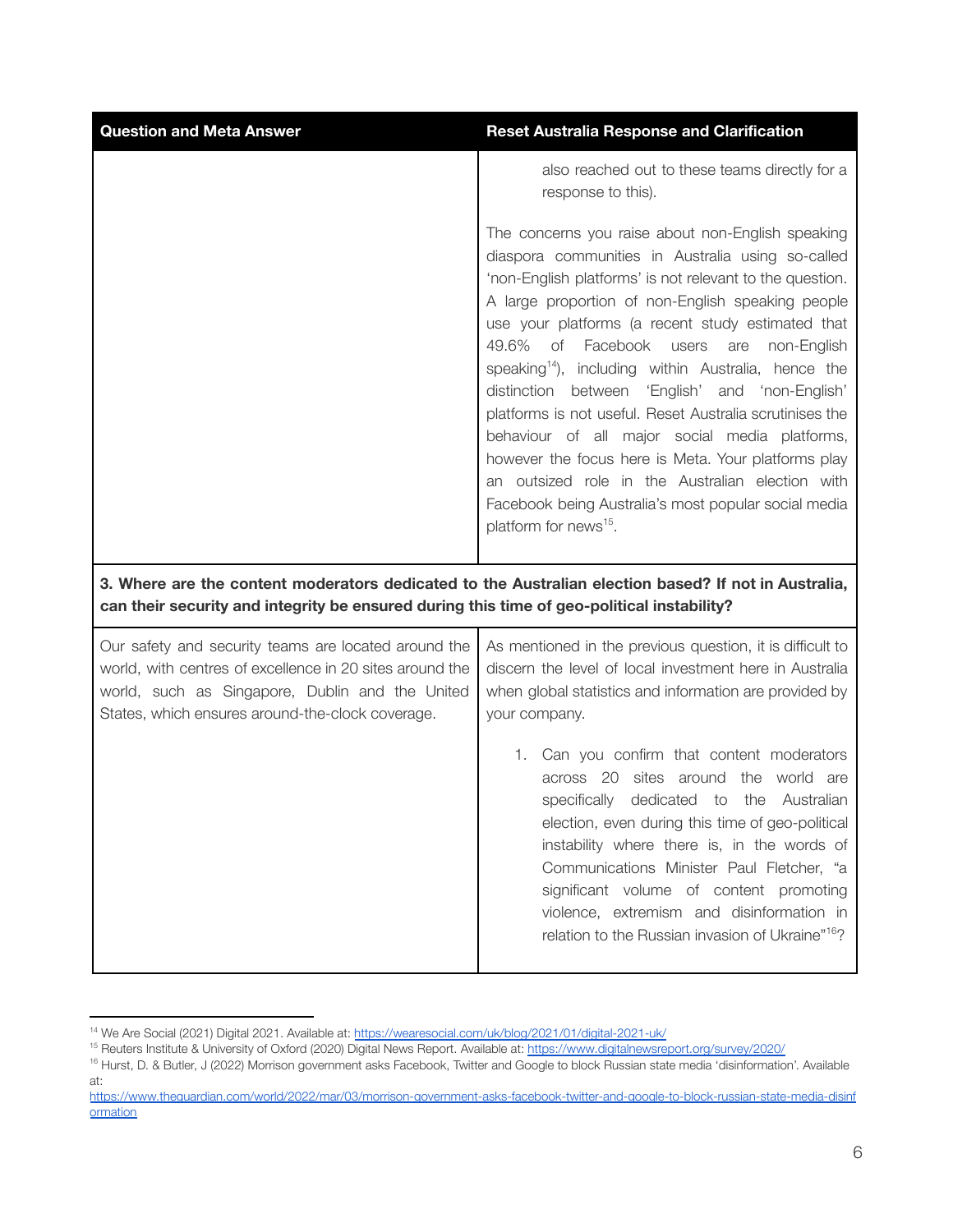#### **Question** and Meta Answer **Reset** Australia Response and Clarification

**4. How has your content moderation system taken into account the nuances of Australian English slang? (Using Australian slang is a common strategy for those seeking to evade detection by content moderation system on social media.)**

| This is an important imperative not just in the context of<br>the Australian election. We have dedicated teams with<br>deep knowledge and expertise in Australia, including<br>the use of language in the Australian context. These<br>teams are trained to be across slang words and other<br>colloquialisms. | Thank you for acknowledging the importance of<br>accounting for the nuances of Australian English<br>slang. It is helpful to know that your teams are trained<br>in slang words and other colloquialisms. Given your<br>reliance on automated content moderation, alongside<br>human content moderation (as described in the<br>recent House Select Committee on Social Media and                                                                                                                                                                                                  |
|----------------------------------------------------------------------------------------------------------------------------------------------------------------------------------------------------------------------------------------------------------------------------------------------------------------|------------------------------------------------------------------------------------------------------------------------------------------------------------------------------------------------------------------------------------------------------------------------------------------------------------------------------------------------------------------------------------------------------------------------------------------------------------------------------------------------------------------------------------------------------------------------------------|
| We always welcome input from local experts and civil<br>society organisations about trends in possible abuse of                                                                                                                                                                                                | Online Safety <sup>17</sup> ),                                                                                                                                                                                                                                                                                                                                                                                                                                                                                                                                                     |
| our platform, and any academics are welcome to raise<br>examples with us if they believe there is a new or<br>emerging slang which is not properly being accounted                                                                                                                                             | how do these technologies account for slang<br>1.<br>and colloquialisms?                                                                                                                                                                                                                                                                                                                                                                                                                                                                                                           |
| for.                                                                                                                                                                                                                                                                                                           | One example of slang not being accounted for is a<br>recent experiment by Reset Australia <sup>18</sup> which sought<br>to test Facebook's ad review system by attempting to<br>approve advertisements that explicitly promoted<br>election disinformation narratives that were common<br>in the last US election. All five ads were approved by<br>Facebook's ad platform, including one that used the<br>term 'jab'. This indicates a need for greater<br>transparency regarding the error rates<br>of the<br>automated content moderation systems<br>(as<br>per<br>Question 6). |

#### **5. Who has been consulted in the development of election-related content moderation policies? How will you ensure these policies are adaptive and responsive to the events of the election?**

| Our election-related policies are global, and we have It is encouraging to hear that you have engaged  |  |
|--------------------------------------------------------------------------------------------------------|--|
| developed them through our involvement in over 200 extensively with Australian stakeholders about your |  |
| elections around the world since 2017. We have   company's election-related policies.                  |  |
| engaged extensively with Australian stakeholders about                                                 |  |
| these policies, especially those that have been                                                        |  |
| developed since the 2019 Australian election like our                                                  |  |
| voter interference policies, in the months leading up to                                               |  |
|                                                                                                        |  |

<sup>&</sup>lt;sup>17</sup> Parliament of the Commonwealth of Australia (2022) Social Media and Online Safety. Available at: [https://parlinfo.aph.gov.au/parlInfo/download/committees/reportrep/024877/toc\\_pdf/SocialMediaandOnlineSafety.pdf;fileType=application%2Fp](https://parlinfo.aph.gov.au/parlInfo/download/committees/reportrep/024877/toc_pdf/SocialMediaandOnlineSafety.pdf;fileType=application%2Fpdf) [df](https://parlinfo.aph.gov.au/parlInfo/download/committees/reportrep/024877/toc_pdf/SocialMediaandOnlineSafety.pdf;fileType=application%2Fpdf)

<sup>&</sup>lt;sup>18</sup> Reset Australia (2022) Facebook still approving ads with explicit disinformation as election campaigning ramps up. Available at: <https://au.reset.tech/uploads/facebook-electoral-disinfo-ad-experiment-1.pdf>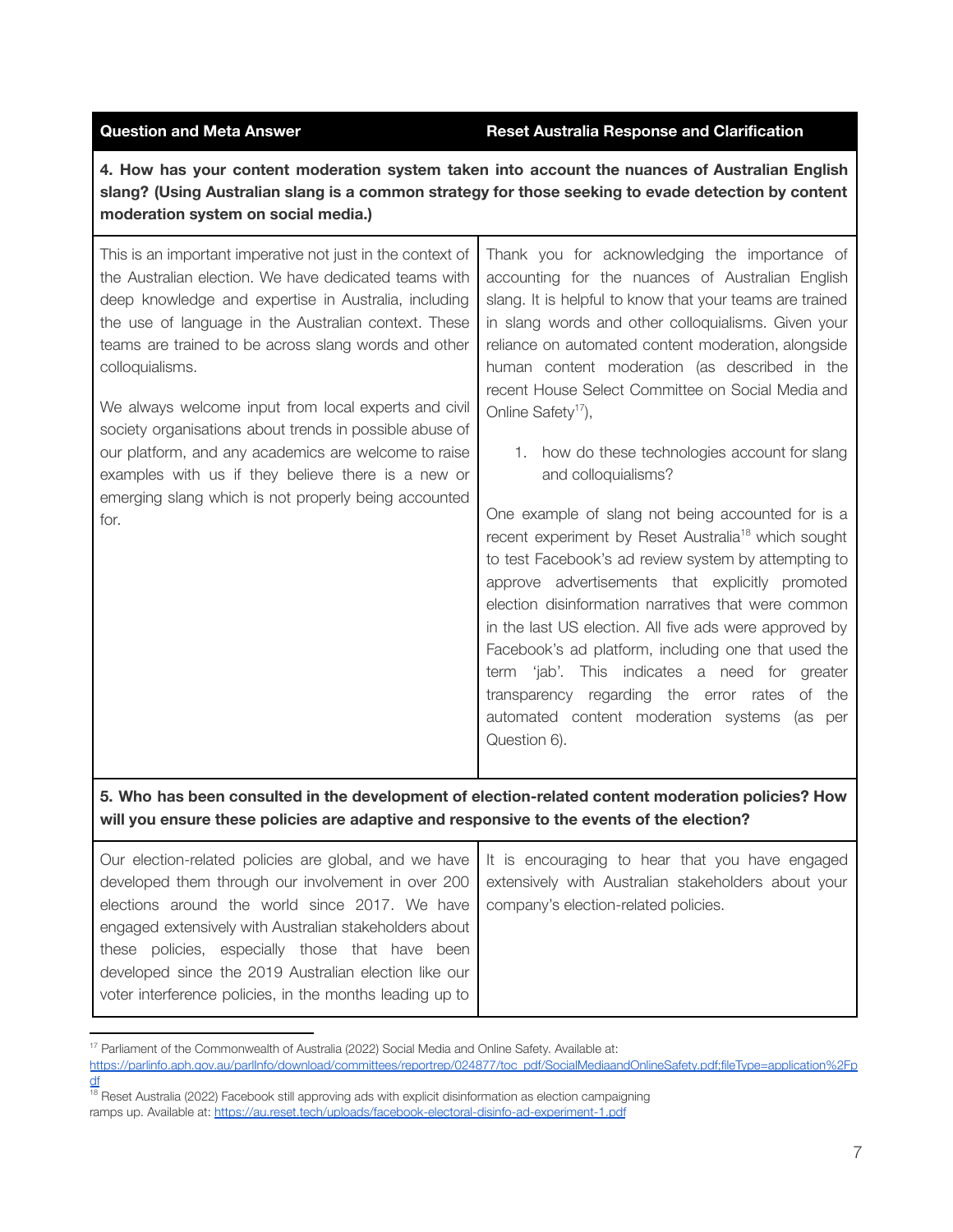| <b>Question and Meta Answer</b>                                                                                                                                                                                            | <b>Reset Australia Response and Clarification</b>                                                                                                                                                                                                                                                                                                                                                                                                                                                                                                              |
|----------------------------------------------------------------------------------------------------------------------------------------------------------------------------------------------------------------------------|----------------------------------------------------------------------------------------------------------------------------------------------------------------------------------------------------------------------------------------------------------------------------------------------------------------------------------------------------------------------------------------------------------------------------------------------------------------------------------------------------------------------------------------------------------------|
| the Australian election campaign - including providing<br>transparency in our last report under the voluntary<br>industry code on misinformation and disinformation.<br>No stakeholder has raised concerns with us to date | 1. As the original question states, are you able<br>to give an indication of who these Australian<br>stakeholders are?                                                                                                                                                                                                                                                                                                                                                                                                                                         |
| that these policies appear to be inadequate in the<br>Australian context.                                                                                                                                                  | Your last transparency report under the voluntary<br>industry code on mis- and disinformation does not list<br>specific civil society organisations (with the exception<br>of UNICEF and Save the Children who are listed as<br>authoritative sources for misinformation regarding<br>COVID-19 and QAnon respectively). It is crucial for<br>Meta to be transparent with the public regarding the<br>expertise drawn upon, including that of communities<br>most impacted by mis- and disinformation and hate<br>speech, to develop election-related policies. |
|                                                                                                                                                                                                                            | Given the proliferation of anti-trans hate speech and<br>disinformation on Facebook during this election<br>campaign (as outlined in Reset Australia's Election<br>Radar <sup>19</sup><br>'Anti-trans<br>on<br>hate<br>speech<br>and<br>misinformation surges on social media as Deves'<br>campaign occupies headlines'),                                                                                                                                                                                                                                      |
|                                                                                                                                                                                                                            | 2. have you actively engaged with civil society<br>organisations with expertise that could<br>support your response and management of<br>this, and the risks it poses to the wellbeing<br>and safety of trans and gender-diverse<br>people, particularly children and<br>young<br>people?                                                                                                                                                                                                                                                                      |
|                                                                                                                                                                                                                            | Legal action launched by the Australian Muslim<br>Advocacy Network (AMAN) and the Islamic Council of<br>Queensland against former Senator Fraser Anning<br>with regards to content posted on Facebook and<br>Twitter in 2021 in the Queensland Civil and<br>Administrative Tribunal found his posts breached state<br>laws that ban the incitement of hatred, serious<br>contempt or severe ridicule on the grounds of                                                                                                                                         |

<sup>&</sup>lt;sup>19</sup> Reset Australia (2022) Anti-trans hate speech and misinformation surges on social media as Deves' campaign occupies headlines. Available at: [https://au.reset.tech/news/election-radar-anti-trans-hate-speech-and-misinformation-surges-on-social-media-as-deves-campaign-occupies-hea](https://au.reset.tech/news/election-radar-anti-trans-hate-speech-and-misinformation-surges-on-social-media-as-deves-campaign-occupies-headlines/) [dlines/](https://au.reset.tech/news/election-radar-anti-trans-hate-speech-and-misinformation-surges-on-social-media-as-deves-campaign-occupies-headlines/)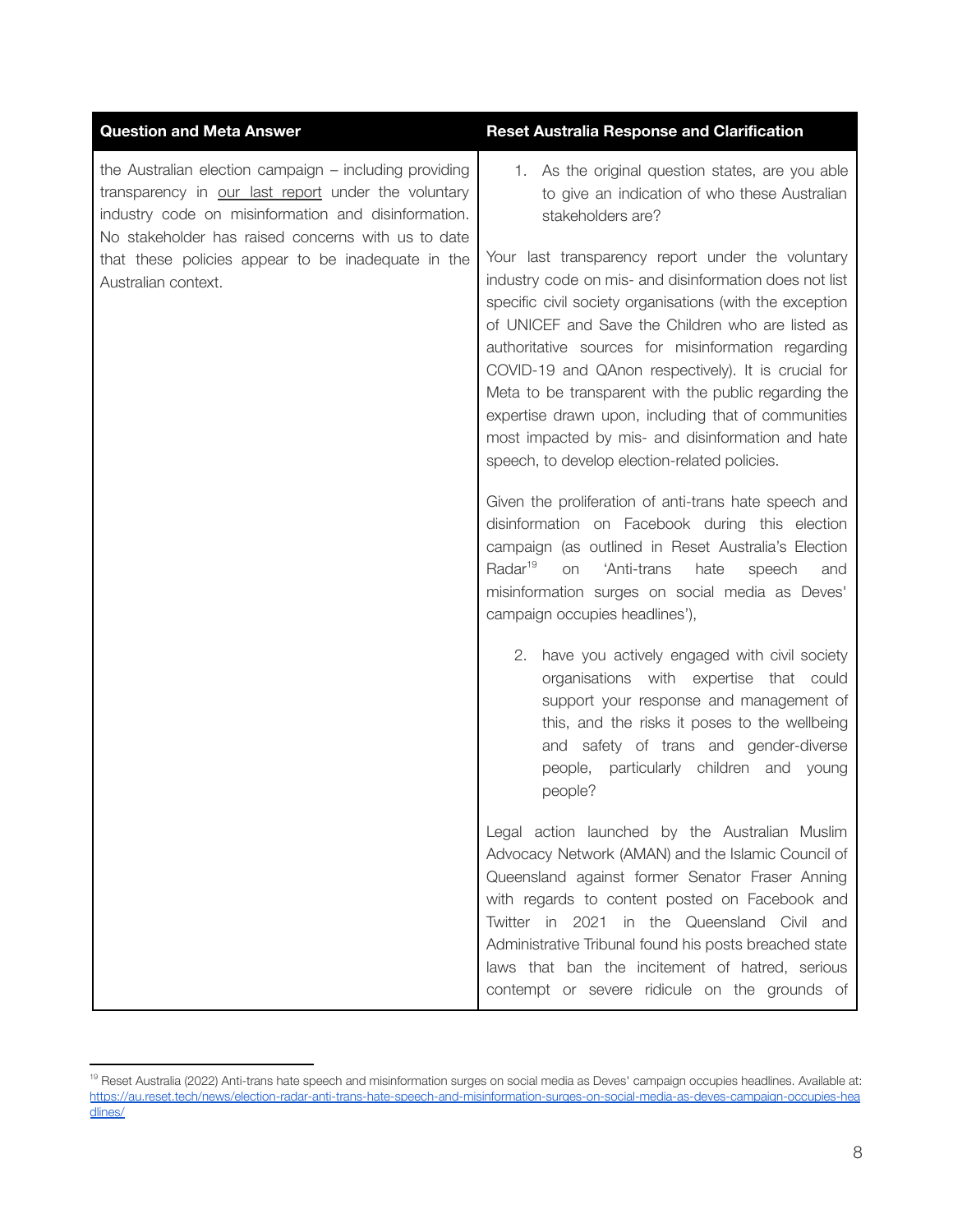| <b>Question and Meta Answer</b>                                                                                                                         | <b>Reset Australia Response and Clarification</b>                                                                                                                                                                                                                                                                                                                                                                                                                                                                                                                                                                                                      |
|---------------------------------------------------------------------------------------------------------------------------------------------------------|--------------------------------------------------------------------------------------------------------------------------------------------------------------------------------------------------------------------------------------------------------------------------------------------------------------------------------------------------------------------------------------------------------------------------------------------------------------------------------------------------------------------------------------------------------------------------------------------------------------------------------------------------------|
|                                                                                                                                                         | religion. <sup>20</sup> Mr Anning was ordered to remove 141<br>pieces of content but still maintains a presence on<br>Facebook despite being a known source of<br>misinformation about COVID-19 vaccines.                                                                                                                                                                                                                                                                                                                                                                                                                                              |
|                                                                                                                                                         | 3. What civil society organisation and other<br>experts have you engaged with to support<br>your response to disinformation targeting<br>Muslims and ethnicities associated with<br>Islam?                                                                                                                                                                                                                                                                                                                                                                                                                                                             |
|                                                                                                                                                         | 4. What measures have you put in place to<br>address hate speech and disinformation<br>targeting Muslims and ethnicities associated<br>with Islam?                                                                                                                                                                                                                                                                                                                                                                                                                                                                                                     |
| 6. What AI enabled content moderation system will be deployed during the election, including image<br>recognition technology? What are the error rates? |                                                                                                                                                                                                                                                                                                                                                                                                                                                                                                                                                                                                                                                        |
| We<br>provide<br>transparency<br>about<br>content<br>our<br>enforcement approach in our global transparency<br>centre.                                  | Meta's global transparency centre does not appear to<br>provide error rates for image recognition technology.<br>Both the Senate Select Committee on Foreign<br>Interference through Social Media Interim Report <sup>21</sup><br>(refer to sections 3.26 - section 3.32) and the House<br>Select Committee on Social Media and Online Safety<br>Report (refer to section 3.46 to section 3.55) <sup>22</sup> detail<br>concerns about the error rate of automated content<br>moderation<br>technologies,<br>and<br>the<br>lack<br>0t<br>transparency over these systems. Hence, further<br>information would be welcomed by the Australian<br>public. |
| 7. What provisions have been made to protect communities from foreign interference?                                                                     |                                                                                                                                                                                                                                                                                                                                                                                                                                                                                                                                                                                                                                                        |
| Foreign interference in Australia can occur via a variety<br>of means. In relation to our apps, we take extensive                                       | Beyond the steps taken to remove CIB and fake<br>accounts, and the existing ad authorisation process                                                                                                                                                                                                                                                                                                                                                                                                                                                                                                                                                   |

<sup>&</sup>lt;sup>20</sup> Chalmers, M & Robertson J (2021) Fraser Anning ordered to remove Facebook and Twitter posts that tribunal found vilified Muslims. Available at: <https://www.abc.net.au/news/2021-08-03/tribunal-orders-fraser-anning-to-remove-posts-vilifying-muslims/100337536>

<sup>&</sup>lt;sup>21</sup> Parliament of the Commonwealth of Australia (2021) Foreign Interference through Social Media. Available at:

 $22$  Parliament of the Commonwealth of Australia (2022) Social Media and Online Safety. Available at: [https://parlinfo.aph.gov.au/parlInfo/download/committees/reportsen/024741/toc\\_pdf/FirstInterimReport.pdf;fileType=application%2Fpdf](https://parlinfo.aph.gov.au/parlInfo/download/committees/reportsen/024741/toc_pdf/FirstInterimReport.pdf;fileType=application%2Fpdf)

[https://parlinfo.aph.gov.au/parlInfo/download/committees/reportrep/024877/toc\\_pdf/SocialMediaandOnlineSafety.pdf;fileType=application%2Fp](https://parlinfo.aph.gov.au/parlInfo/download/committees/reportrep/024877/toc_pdf/SocialMediaandOnlineSafety.pdf;fileType=application%2Fpdf) [df](https://parlinfo.aph.gov.au/parlInfo/download/committees/reportrep/024877/toc_pdf/SocialMediaandOnlineSafety.pdf;fileType=application%2Fpdf)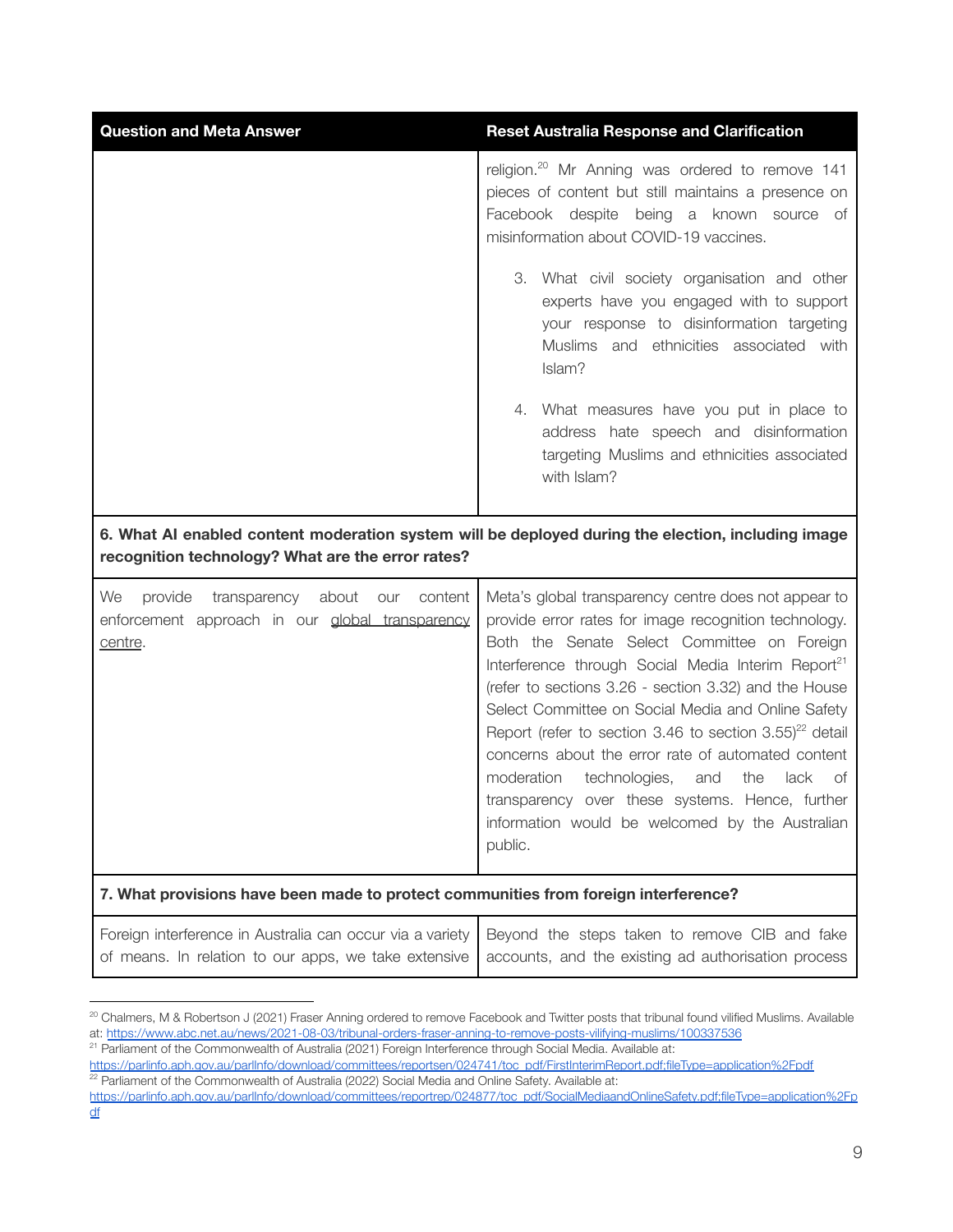| steps to identify and take action against threats to the<br>election, including signs of coordinated inauthentic<br>behaviour and block millions of fake accounts everyday                                                          | you have had in place for electoral and political ads<br>August 2020 (which was subsequently<br>since<br>expanded to social issue ads in June 2021),                                  |
|-------------------------------------------------------------------------------------------------------------------------------------------------------------------------------------------------------------------------------------|---------------------------------------------------------------------------------------------------------------------------------------------------------------------------------------|
| so they can't spread misinformation. These are<br>outlined in detail in our last transparency report.                                                                                                                               | 1. what specific election related measures have<br>you put in place with regard to protecting                                                                                         |
| We also require all advertisers looking to run political,<br>social and election related ads to complete an                                                                                                                         | communities from foreign interference?                                                                                                                                                |
| authorisation process, confirming their identification<br>and be located in Australia.                                                                                                                                              | In December 2021, the Senate Select Committee on<br>Foreign Interference through Social Media Interim<br>Report recommended that<br>the "<br>Australian                               |
| In particular, we continue to engage closely with<br>Australian security agencies regarding the overall threat<br>environment for foreign interference in Australia. We<br>continue to monitor this closely over the final weeks of | Government take a proactive approach to protecting<br>groups that are common targets of foreign<br>interference but are not classified as government<br>institutions" <sup>23</sup> . |
| the election campaign.                                                                                                                                                                                                              | 2. Do any of the election preparations you have<br>undertaken align with this recommendation?                                                                                         |

#### **8. What avenues are in place to enable civil society organisations to flag harmful and false content (beyond the reporting mechanism of the eSafety Commissioner)?**

| The community has a wide-array of mechanisms                | Thank you for this response. Australian Muslim             |
|-------------------------------------------------------------|------------------------------------------------------------|
| available to report potentially harmful or false content to | Advocacy Network has routinely submitted reports           |
| us. We have easy and simple in-app reporting for every      | about false content to Meta and never received a           |
| piece of content. We also have close working                | response or communication of any outcome. <sup>24</sup> As |
| relationships with Australian regulators, like the eSafety  | stated in Question 5 above,                                |
| Commissioner and Australian Electoral Commission,           |                                                            |
| who are able to quickly and easily refer content to us.     | 1. are you able to provide a list of expert civil          |
| We take a 'no closed door' approach to content review       | society organisations you work with directly?              |
| where we will review any and all content sent to us by      |                                                            |
| an Australian regulator.                                    |                                                            |
|                                                             |                                                            |
| We also have built direct relationships with expert civil   |                                                            |
| society organisations who are able to refer content to      |                                                            |
| us directly.                                                |                                                            |
|                                                             |                                                            |

## **Question** and Meta Answer<br> **Reset Australia Response and Clarification**

<sup>&</sup>lt;sup>23</sup> Parliament of the Commonwealth of Australia (2021) Foreign Interference through Social Media. Available at: [https://parlinfo.aph.gov.au/parlInfo/download/committees/reportsen/024741/toc\\_pdf/FirstInterimReport.pdf;fileType=application%2Fpdf](https://parlinfo.aph.gov.au/parlInfo/download/committees/reportsen/024741/toc_pdf/FirstInterimReport.pdf;fileType=application%2Fpdf)

 $24$  Parliament of the Commonwealth of Australia (2022) Social Media and Online Safety. Available at: [https://parlinfo.aph.gov.au/parlInfo/download/committees/reportrep/024877/toc\\_pdf/SocialMediaandOnlineSafety.pdf;fileType=application%2Fp](https://parlinfo.aph.gov.au/parlInfo/download/committees/reportrep/024877/toc_pdf/SocialMediaandOnlineSafety.pdf;fileType=application%2Fpdf)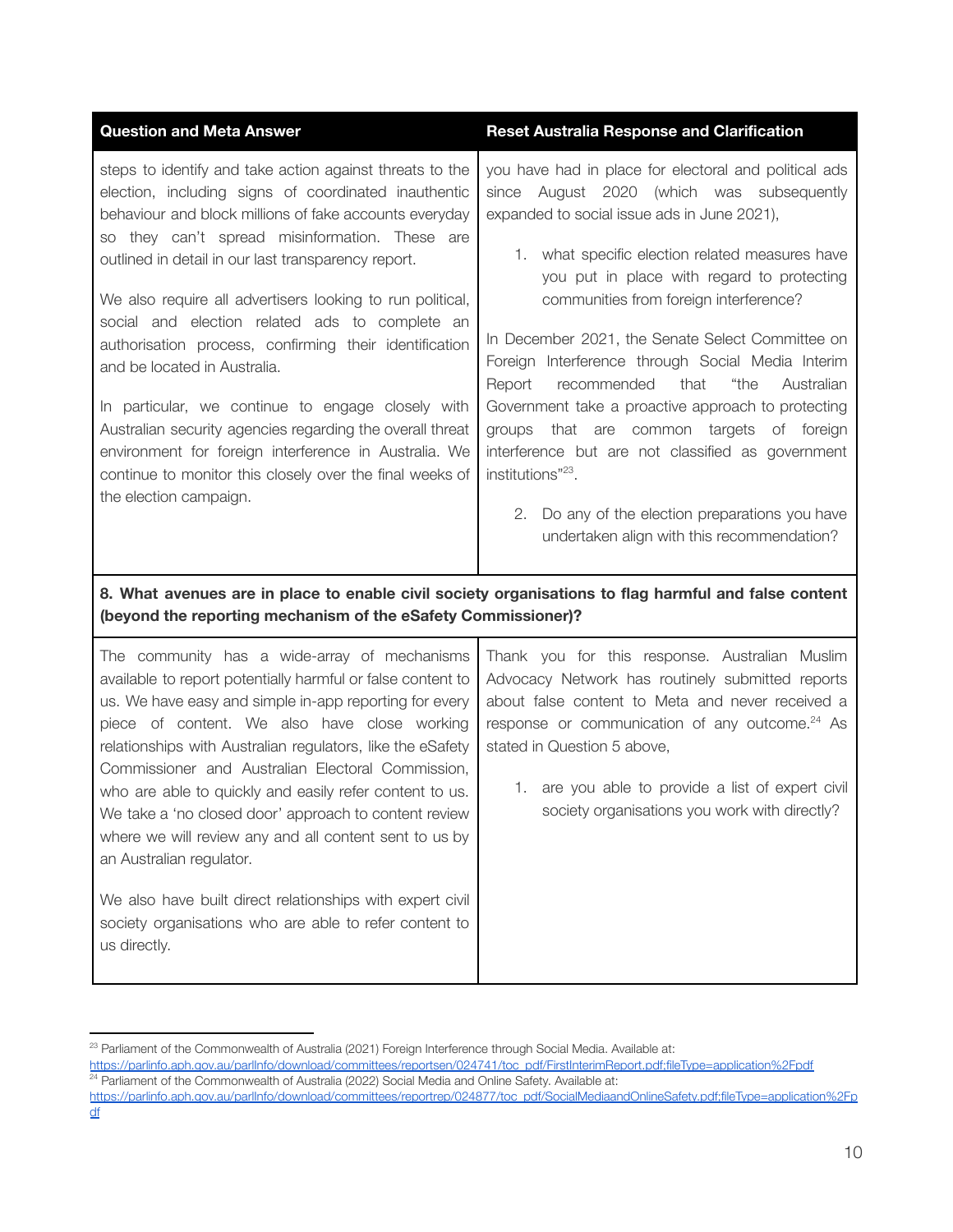| <b>Question and Meta Answer</b>                                                                                                                                                         | <b>Reset Australia Response and Clarification</b> |
|-----------------------------------------------------------------------------------------------------------------------------------------------------------------------------------------|---------------------------------------------------|
| The industry association DIGI maintains a complaints<br>mechanism for any instance of possible breaches of<br>misinformation<br>the<br>industry<br>code<br>on<br>and<br>disinformation. |                                                   |
| Finally, for content on our services, any member of the<br>community is able to raise it directly with our third-party<br>fact-checkers for possible fact-checking:                     |                                                   |
| AFP: https://factcheck.afp.com/contact                                                                                                                                                  |                                                   |
| AAP:<br>https://www.aap.com.au/make-a-submission/                                                                                                                                       |                                                   |
| <b>RMIT</b><br>FactLab:<br>https://www.rmit.edu.au/about/schools-colleg<br>es/media-and-communication/industry/factlab<br>/debunking-misinformation                                     |                                                   |

**9. In the United States you have shared data about removed coordinated inauthentic behaviour networks with independent researchers. Why have you not implemented this in Australia? (ideally all content and accounts removed under election-related policies should be stored and shared for post-election scrutiny)**

The assertion in this question is not correct. In late 2020, we [launched](https://about.fb.com/wp-content/uploads/2022/04/Meta-Quarterly-Adversarial-Threat-Report_Q1-2022.pdf) a pilot, CrowdTangle-enabled, research archive where we've shared over 100 of the recent coordinated inauthentic behaviour (CIB) takedowns with a small group of researchers who study and counter influence operations. The Australian Strategic Policy Institute (ASPI) is one of our initial 5 key partners for this archive globally, where they can study and analyse the networks we've removed. We are pleased to see Australian representation in the small number of research organisations who are suitable for the pilot.

The pilot referred to is a global report on CIB and cyber espionage with no mention of Australia. In reviewing Meta's reports on CIB takedown<sup>25</sup>, other regions of the world and countries are the focus, not Australia.

- 1. Will the next Quarterly Adversarial Threat Report include a focus on the Australian Federal election?
- 2. In the interests of greater transparency, are there plans to make this data available to a broader set of research organisations in Australia?

<sup>&</sup>lt;sup>25</sup> Meta (2022) Meta reports on CIB takedown. Available at: <https://about.fb.com/news/tag/coordinated-inauthentic-behavior/>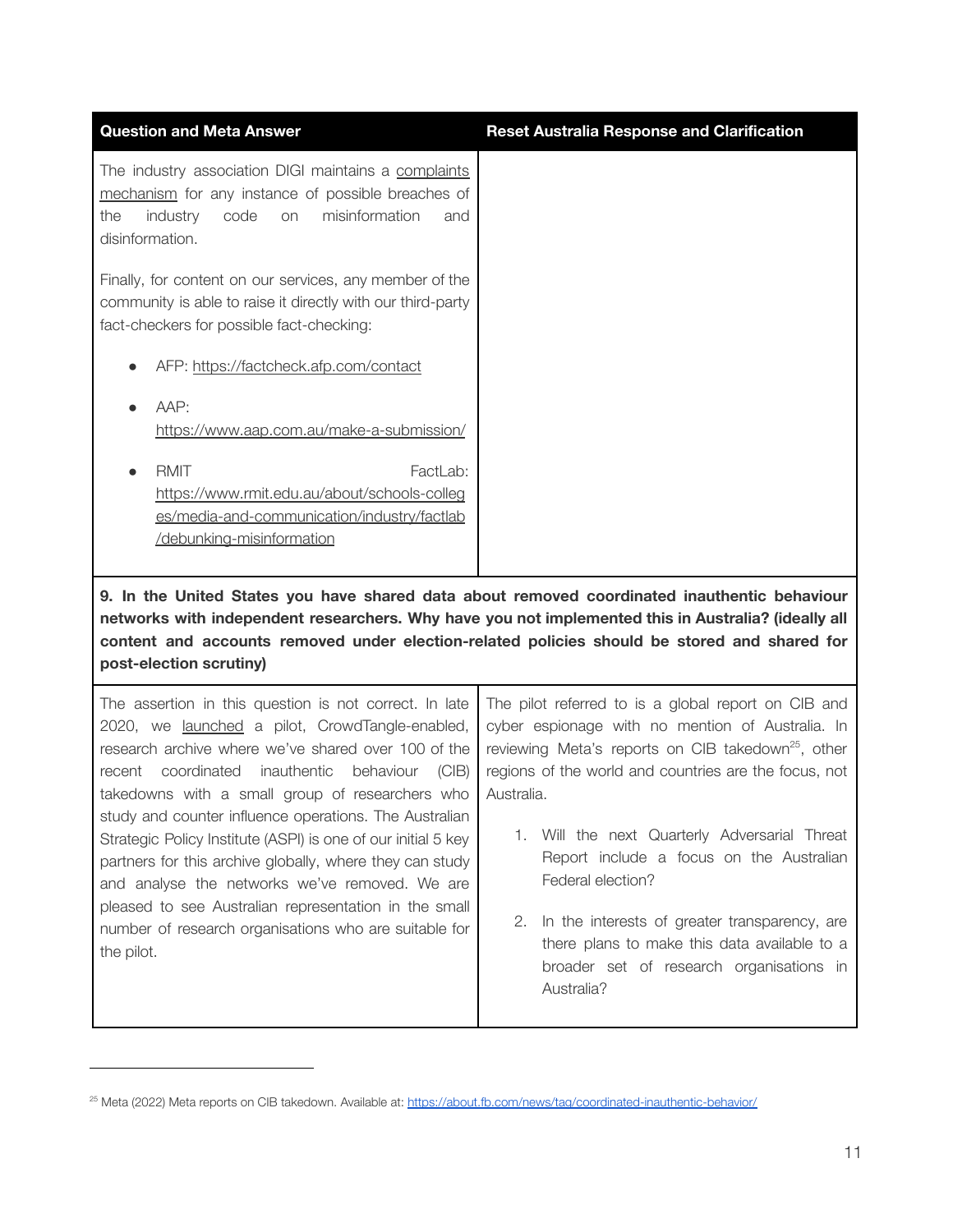**Question** and Meta Answer **Reset** Australia Response and Clarification **10. During the last United States election you labelled posts that were believed to be state-controlled media outlets. Why have you not implemented this in Australia?** The assertion in this question is not correct. We label state-controlled media outlets in many countries around the world, including in Australia. Thank you for this response. 1. Does this include pages or groups that are run by nation states? **11. Given that over 20% of Australians speak a language other than English at home, what languages will the third-party fact checks be translated into?** We also have a global network of more than 80 third-party fact-checkers who cover more than 60 different languages to combat misinformation. Fact-checks are available in the language of the original content. A piece of content in a non-English language that arises in Australia is eligible to be fact-checked by other global partners who operate in that language. As per Question 2, 1. are you able to clarify what languages the teams at AFP, AAP and RMIT FactLab are undertaking fact-checking in? **12. What non-English language publications will third-party fact checks be provided to?** It's not clear what is meant by this question. More information about the scope and eligibility of third-party fact checking on our services is available at our [Help](https://www.facebook.com/business/help/315131736305613?id=673052479947730.) **[Centre](https://www.facebook.com/business/help/315131736305613?id=673052479947730.)** Google collaborates with AAP to provide and translate fact-checks to 40 culturally and linguistically diverse publications free of charge (including: Koori Mail, Indian Link, Viet News, Epoch Times, Ngaarda Radio, Korean Herald, Australian Muslim Times, Phil Times, Almestaqbal and SBS' channels and platforms). 1. Are you able to provide a comparable figure? **13. How will the speed of fact checking be measured during the election?** It's not possible to give a timeframe around how long it takes a fact checker to verify content after it is posted on Facebook. This is because content is flagged to fact checkers in a variety of ways, and it is at the discretion of the independent fact checkers as to which pieces of content they review. The amount of time it takes a fact checker to verify a claim and undertake a fact check In the modern election contest, speed of fact checking is an essential success measure, not only due to the 24 hour news cycle, the fast moving political agenda, but most of all due to the potential for mis- and disinformation to spread virally on social media. It is understandable that the time taken by a fact checker may vary depending on the claim and its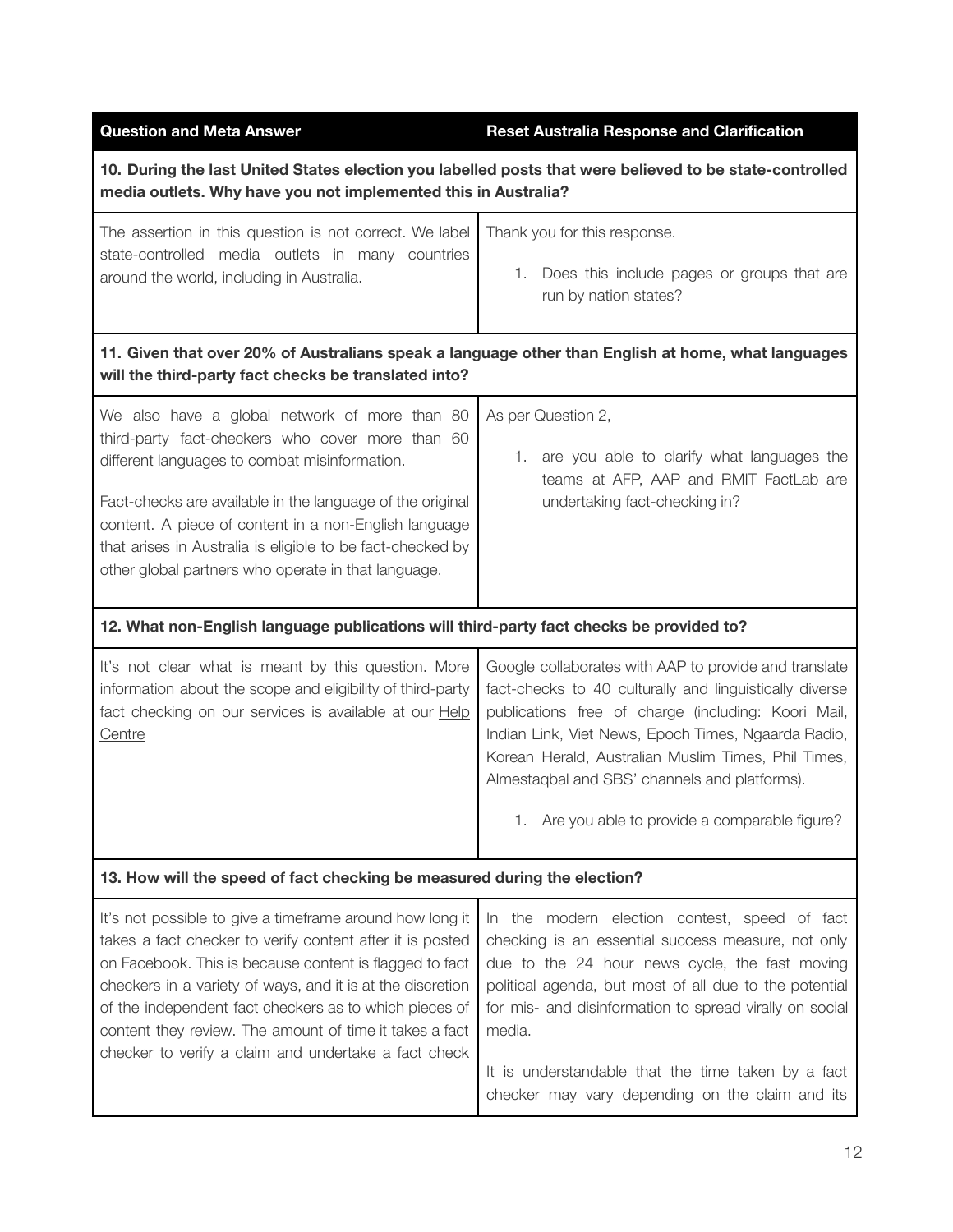| <b>Question and Meta Answer</b>                                                                                                                                                                                                                                                                                                                                                                                                                                                                                            | <b>Reset Australia Response and Clarification</b>                                                                                                                                                                            |
|----------------------------------------------------------------------------------------------------------------------------------------------------------------------------------------------------------------------------------------------------------------------------------------------------------------------------------------------------------------------------------------------------------------------------------------------------------------------------------------------------------------------------|------------------------------------------------------------------------------------------------------------------------------------------------------------------------------------------------------------------------------|
| can also vary, depending on the complexity of the<br>claim they are reviewing.                                                                                                                                                                                                                                                                                                                                                                                                                                             | complexity, however, what we are seeking here is an<br>approximate range and/or the average time taken.                                                                                                                      |
| Content is flagged to our third-party fact-checkers to<br>review in several ways:<br>third-party fact-checkers<br>proactively<br>our<br>identify the content themselves<br>our technology identifies potential false stories<br>for third-party fact-checkers to review. For<br>example, when people on Facebook submit<br>feedback about a story being false or<br>comment on an article expressing disbelief,<br>these are signals that a story should be<br>reviewed<br>we also have a similarity detection system that | Is debunked content, or content that has<br>1.<br>been deemed false through fact checking,<br>taken down from your platform if it violates<br>platform policies (for example, Facebook's<br>COVID-19 policy <sup>26</sup> )? |
| helps us identify more debunked content than<br>what our fact checkers see.<br>What's important is once a story is debunked by our                                                                                                                                                                                                                                                                                                                                                                                         |                                                                                                                                                                                                                              |
| third party fact checkers, we make it less visible on<br>Facebook and Instagram.                                                                                                                                                                                                                                                                                                                                                                                                                                           |                                                                                                                                                                                                                              |
| Artificial intelligence plays an important role in helping<br>scale the efforts of our third party fact checkers. Once<br>fact-checkers deem a piece of content is false and<br>mark it as false, the overlay will appear almost<br>immediately. After one fact check on one piece of<br>content, we're able to kick off similarity detection which<br>helps us identify duplicates of debunked stories, and<br>reduce their distribution.                                                                                 |                                                                                                                                                                                                                              |
| These new posts are then fed back into the machine<br>learning model which helps improve its accuracy and<br>speed.                                                                                                                                                                                                                                                                                                                                                                                                        |                                                                                                                                                                                                                              |
| $\pm$ 14. How will the reach of fact checking be measured during the election (i.e. how many neonle have                                                                                                                                                                                                                                                                                                                                                                                                                   |                                                                                                                                                                                                                              |

**14. How will the reach of fact checking be measured during the election (i.e. how many people have viewed the content and their demographics)?**

<sup>&</sup>lt;sup>26</sup> Facebook (2022) COVID-19 and Vaccine Policy Updates & Protections. Available at: <https://www.facebook.com/help/230764881494641/>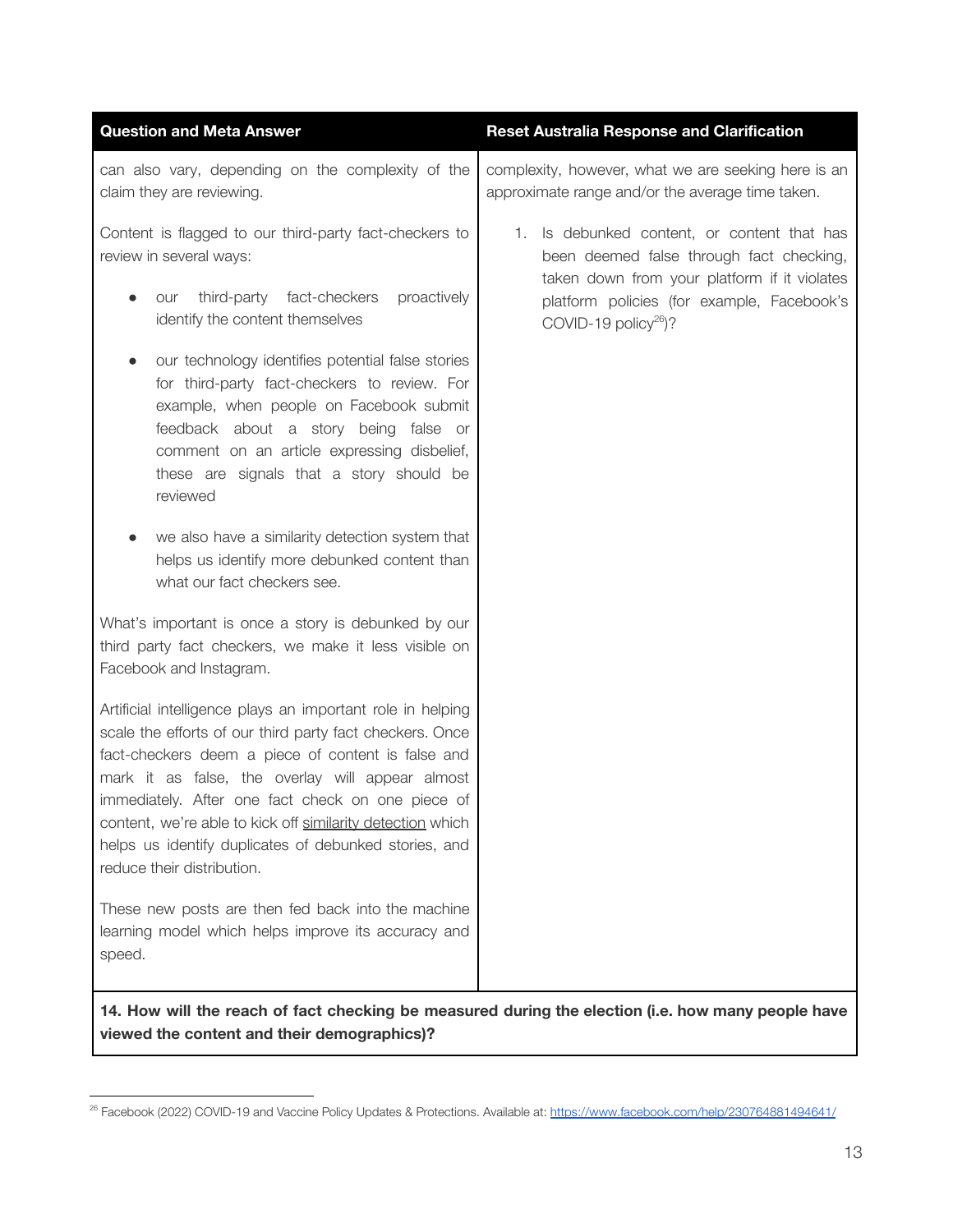| <b>Question and Meta Answer</b>                                                                                                                                                                                                                                                                                                           | <b>Reset Australia Response and Clarification</b>                                                                                                                                                                                                                                                                                                                                                                                                                                                                                                                                                                                                                                                                 |
|-------------------------------------------------------------------------------------------------------------------------------------------------------------------------------------------------------------------------------------------------------------------------------------------------------------------------------------------|-------------------------------------------------------------------------------------------------------------------------------------------------------------------------------------------------------------------------------------------------------------------------------------------------------------------------------------------------------------------------------------------------------------------------------------------------------------------------------------------------------------------------------------------------------------------------------------------------------------------------------------------------------------------------------------------------------------------|
| Once a piece of content is found to be false, we apply<br>a warning label on it so it is not possible to see the<br>content without clicking past the warning label. Once a<br>warning label is applied, 95% of people on Facebook<br>choose not to click through. This dramatically reduces<br>the number of people who see the content. | 1. Are you able to provide more context around<br>this statistic? For instance, what is the click<br>through rate of content without a warning<br>label?<br>The intent of this question was to also understand the<br>reach of the fact checking outputs (not only the<br>content subject to fact checking). For example, RMIT<br>FactLab publishes their fact checks in their<br>CheckMate newsletter.<br>2. What is the scale and reach of this into<br>various audience segments?<br>3. Is it reaching target audiences (i.e. those who<br>are viewing the false content)?<br>This is a crucial metric for understanding the success<br>of fact checking as a tactic for combating mis- and<br>disinformation. |
|                                                                                                                                                                                                                                                                                                                                           |                                                                                                                                                                                                                                                                                                                                                                                                                                                                                                                                                                                                                                                                                                                   |

## **15. How will your response to fact checking be measured during the election? (i.e. content take down, or reporting to the appropriate authority)**

| approach to combating misinformation<br>Our<br><b>IS</b><br>comprehensive and is broader than simply content<br>takedowns or third-party fact checking. Meta has led                                                                                                                                                    | This response does not answer the question, and<br>merely repeats information you have already provided.                                                                                                                  |
|-------------------------------------------------------------------------------------------------------------------------------------------------------------------------------------------------------------------------------------------------------------------------------------------------------------------------|---------------------------------------------------------------------------------------------------------------------------------------------------------------------------------------------------------------------------|
| the industry in terms of transparency under the<br>industry code on disinformation<br>and<br>voluntary<br>continue<br>misinformation<br>look<br>for<br>and<br>to<br>we<br>opportunities about what integrity data we might                                                                                              | Your responses to Question 13 and 14 state that<br>once a story is debunked by third party fact checkers,<br>it is made less visible on Facebook and Instagram,<br>and a warning label is applied to it.                  |
| possibly be able to make available after the election in<br>the interests of transparency.                                                                                                                                                                                                                              | Are there other responses in place, and how<br>1.<br>do you measure their success?                                                                                                                                        |
| We have expanded our third-party fact-checking<br>program in Australia to include RMIT FactLab, who are<br>joining our existing partners Agence France Presse and<br>Australian Associated Press. We have also one-off<br>grants to all our fact-checkers to increase their capacity<br>in the lead up to the election. | Is there data available on the number of users<br>2.<br>who are served false content prior to the<br>completion of the fact checking process?                                                                             |
|                                                                                                                                                                                                                                                                                                                         | Your claim that Meta has led the industry in terms of<br>transparency under the voluntary<br>code<br>on<br>disinformation and misinformation is not evidenced<br>and difficult to believe in the context of breaking news |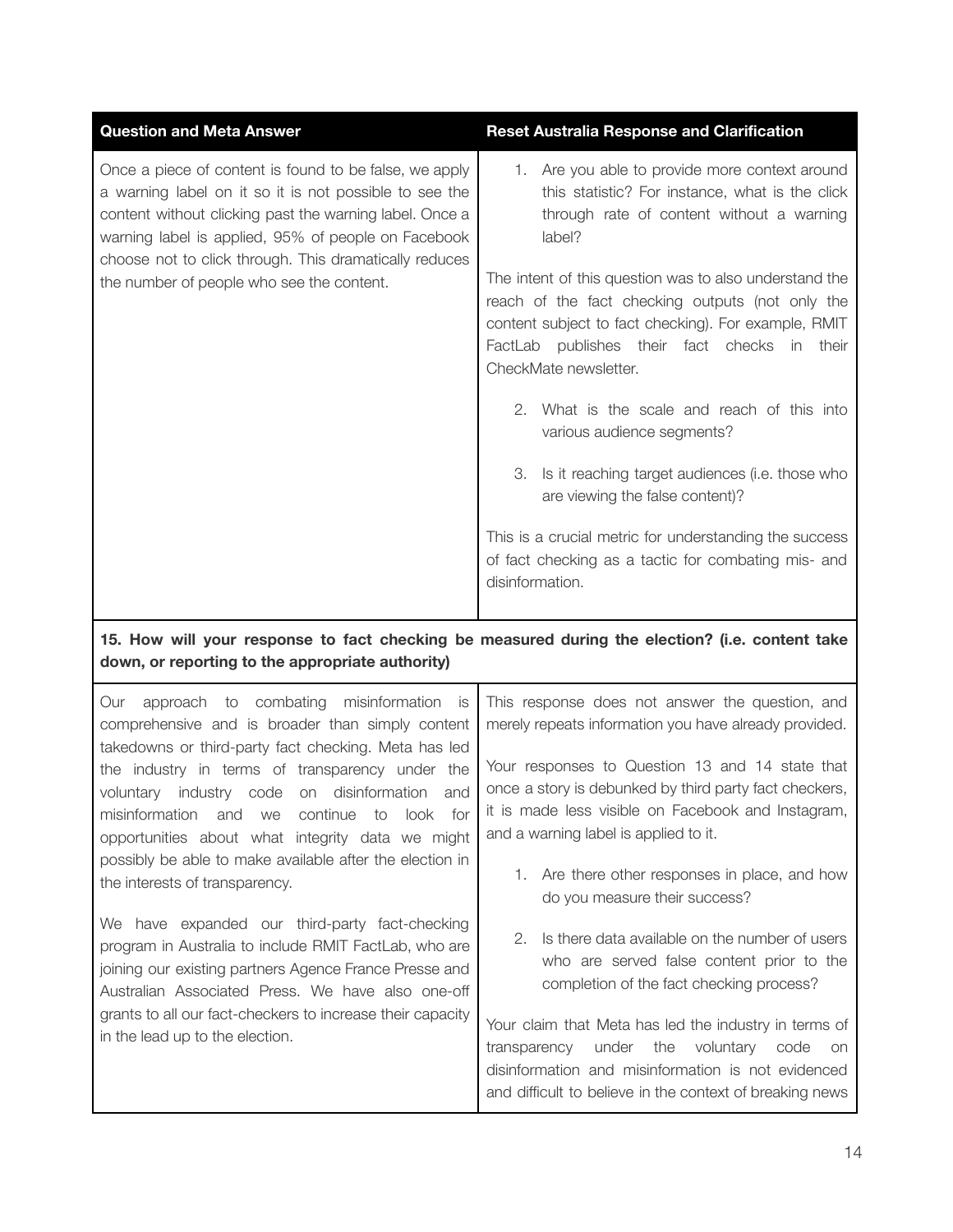| <b>Question and Meta Answer</b>                                                                                                                                                                                                                                                                                                                                                                         | <b>Reset Australia Response and Clarification</b>                                                                                                                                                                                                                                                                                                                                                                                                                                                                                                                                                                                                                   |
|---------------------------------------------------------------------------------------------------------------------------------------------------------------------------------------------------------------------------------------------------------------------------------------------------------------------------------------------------------------------------------------------------------|---------------------------------------------------------------------------------------------------------------------------------------------------------------------------------------------------------------------------------------------------------------------------------------------------------------------------------------------------------------------------------------------------------------------------------------------------------------------------------------------------------------------------------------------------------------------------------------------------------------------------------------------------------------------|
|                                                                                                                                                                                                                                                                                                                                                                                                         | about Facebook executives deliberately shielding<br>documents showing they wanted to cause havoc to<br>influence new media bargaining laws $27$ . The facts<br>emerging from the whistleblower complaint to the<br>ACCC confirms that your company made a calculated<br>decision to enact a widespread news outage that<br>life-threatening<br>consequences<br>would<br>have<br>for<br>Australians, to secure major amendments and<br>concessions in the News Media Bargaining Code <sup>28</sup> .<br>Contrary to your assertion, Meta is a company that<br>will endanger the safety and wellbeing of Australians<br>to evade transparency and binding regulation. |
| 16. During the last United States election, Facebook's algorithm was adapted to reduce the<br>distribution of sensational and misleading material, prioritising content from authoritative sources.<br>Why has this measure not been implemented in Australia?                                                                                                                                          |                                                                                                                                                                                                                                                                                                                                                                                                                                                                                                                                                                                                                                                                     |
| The assertion in the question is not correct. We provide<br>how<br>around<br>ranking<br>transparency<br>our<br>and<br>recommendation algorithms work via our Content<br>Distribution Guidelines<br>and<br>Recommendation<br>Guidelines. As these policies outline, we reduce the<br>distribution of sensational and misleading material at all<br>times, not just in the lead-up to election campaigns. | It was widely reported, including by the New York<br>Times, <sup>29</sup> that Facebook adapted its news feed<br>algorithm change to lift news from authoritative outlets<br>over hyper-partisan sources during the post-election<br>period as part of Facebook's emergency "break<br>glass" plan to combat misinformation.<br>One of the most shocking claims by former Facebook                                                                                                                                                                                                                                                                                   |
| We are also taking steps to promote authoritative<br>information about the election, by providing prompts in<br>the Feed of every Australian to direct them to the<br>Australian Electoral Commission's website.                                                                                                                                                                                        | executive turned whistleblower, Frances Haugen, is<br>that Facebook's decision to prematurely turn off<br>misinformation safeguards (i.e. a suite of "break glass"<br>algorithm<br>including the<br>adaptation)<br>measures,<br>following the US election, contributed to the January                                                                                                                                                                                                                                                                                                                                                                               |

6 Capitol insurrection<sup>30</sup>.

 $27$  Swan, D. (2022) Facebook executives 'hid misconduct' amid news ban. Available at:

[https://www.theaustralian.com.au/business/technology/facebook-executives-hid-misconduct-amid-news-ban/news-story/26a0f7ac8f50641213](https://www.theaustralian.com.au/business/technology/facebook-executives-hid-misconduct-amid-news-ban/news-story/26a0f7ac8f50641213199eee0d8114b6) [199eee0d8114b6](https://www.theaustralian.com.au/business/technology/facebook-executives-hid-misconduct-amid-news-ban/news-story/26a0f7ac8f50641213199eee0d8114b6)

 $^{28}$  Hagey, K., Cherney, M. & Horwitz, J. (2022) Facebook Deliberately Caused Havoc in Australia to Influence New Law, Whistleblowers Say. Available at:

[https://www.wsj.com/articles/facebook-deliberately-caused-havoc-in-australia-to-influence-new-law-whistleblowers-say-11651768302?st=uvvq](https://www.wsj.com/articles/facebook-deliberately-caused-havoc-in-australia-to-influence-new-law-whistleblowers-say-11651768302?st=uvvqri48znpp5zw&reflink=article_copyURL_share) [ri48znpp5zw&reflink=article\\_copyURL\\_share](https://www.wsj.com/articles/facebook-deliberately-caused-havoc-in-australia-to-influence-new-law-whistleblowers-say-11651768302?st=uvvqri48znpp5zw&reflink=article_copyURL_share)

<sup>&</sup>lt;sup>29</sup> Roose, K. (2020) Facebook Deliberately Caused Havoc in Australia to Influence New Law, Whistleblowers Say. Available at: [https://www.nytimes.com/2020/12/16/technology/facebook-reverses-postelection-algorithm-changes-that-boosted-news-from-authoritative-so](https://www.nytimes.com/2020/12/16/technology/facebook-reverses-postelection-algorithm-changes-that-boosted-news-from-authoritative-sources.html) [urces.html](https://www.nytimes.com/2020/12/16/technology/facebook-reverses-postelection-algorithm-changes-that-boosted-news-from-authoritative-sources.html)

<sup>&</sup>lt;sup>30</sup> ABC (2021) Facebook rushed to ditch misinformation safeguards after US election and fed Capitol riot, whistleblower claims. Available at: <https://www.abc.net.au/news/2021-10-04/facebook-whistleblower-on-capitol-riots-misinformation/100512688>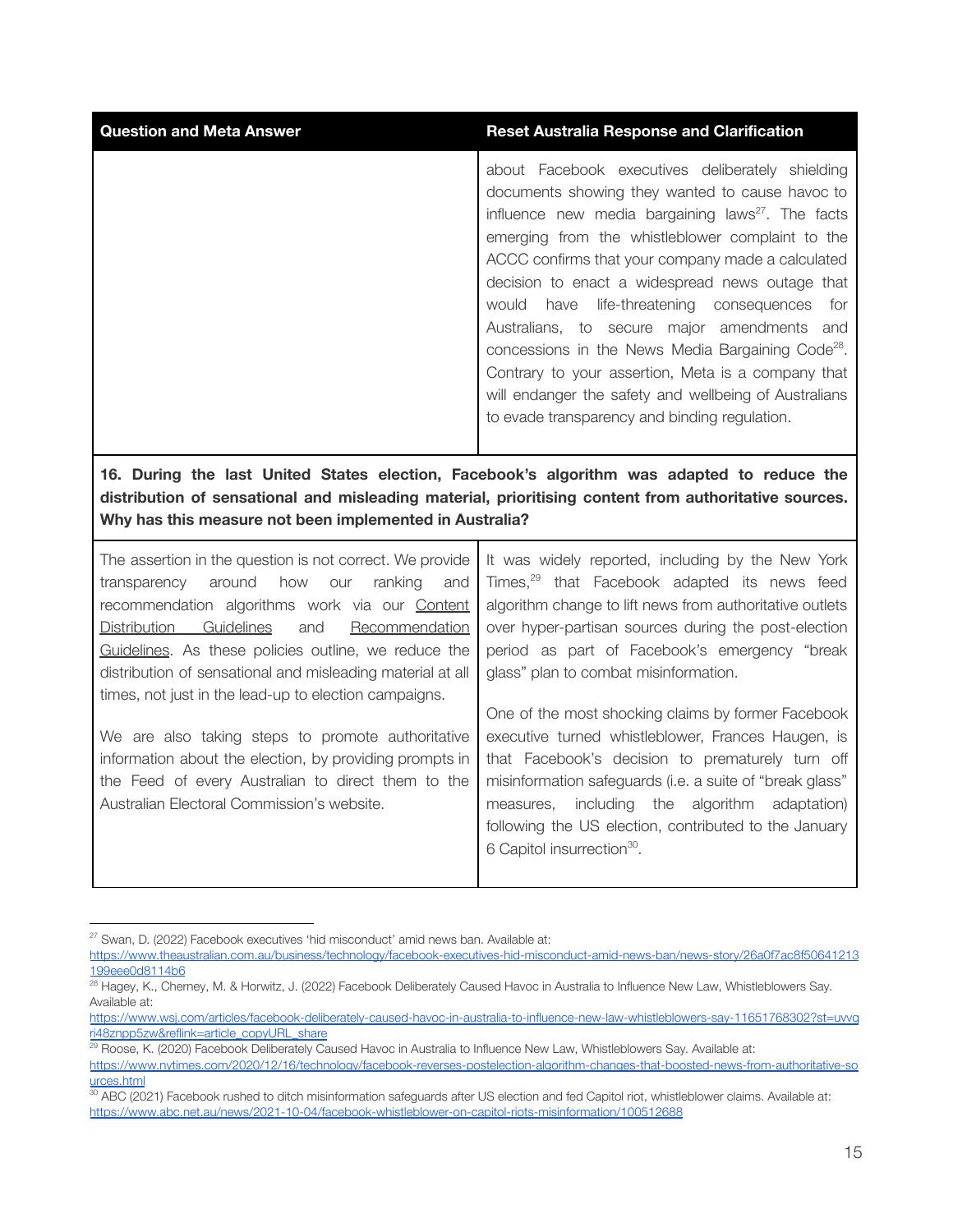| <b>Question and Meta Answer</b> | <b>Reset Australia Response and Clarification</b>                                                                                                                                                                |
|---------------------------------|------------------------------------------------------------------------------------------------------------------------------------------------------------------------------------------------------------------|
|                                 | Is Australia's election a large enough<br>commercial priority to your company to<br>warrant the deployment of measures that<br>have been proven to be effective in the<br>United States and other jurisdictions? |

#### **17. During the last United States election, the distribution of live videos related to the election was limited. Why has this measure not been implemented in Australia?**

While we learn lessons from each prior election, no two elections are the same. Working closely with elections authorities and trusted partners in each country, and evaluating the specific risks ahead of each election, we make determinations about which defences are most appropriate. In the lead-up to each election, we monitor the threats on our platform and respond accordingly.

We have strong integrity measures to protect the abuse of products like Facebook Live at all times, not just for the Australian election. Our Community Standards and third-party fact checking initiatives apply equally to livestreaming as other types of content on our services.

We understand that you have a general Facebook Live policy<sup>31</sup> that seeks to ensure that this product is not misused or abused. This question is referring to additional temporary steps that Meta may choose to put in place as it did for the last United States election<sup>32</sup>. The limitation of the distribution of live videos (related to the election) was a "break glass" (or emergency measure) deployed in response to reports of inaccurate claims about the election.

1. Would Meta consider limiting the distribution of election-related live videos in response to mis- or disinformation during or post the Australian election?

## **18. Google has restricted the targeting for election ads in Australia. Has Meta considered this? If so, why has it not been implemented?**

| Digital platforms provide a range of different services,    | This response does not answer the question. This     |
|-------------------------------------------------------------|------------------------------------------------------|
| which may lead to different assessments about the           | question is about ad targeting, not about ad review  |
| best approach to integrity measures. At Meta, our           | systems or ad transparency.                          |
| approach is grounded in industry-leading transparency       |                                                      |
| for political and social issue ads in Australia. We require | We are aware that following the 2016 and 2020        |
| these advertisers to go through an authorisation            | United States election controversies, Meta has taken |
| process, to add a disclaimer, and to agree to their ads     | steps to increase the transparency over how the      |
| appearing in the Ad Library for seven years after they      | company sells access to voters during elections.     |
| run. We are committed to providing transparency of          |                                                      |
| these ads that appear on our services.                      | As mentioned in the question, Google only permits ad |
|                                                             | personalisation based on geographic location (except |

<sup>&</sup>lt;sup>32</sup> Facebook (2020) A Look at Facebook and US 2020 Elections. Available at: <sup>31</sup> Facebook (2022) Facebook Live Policies. Available at: <https://www.facebook.com/policies/live>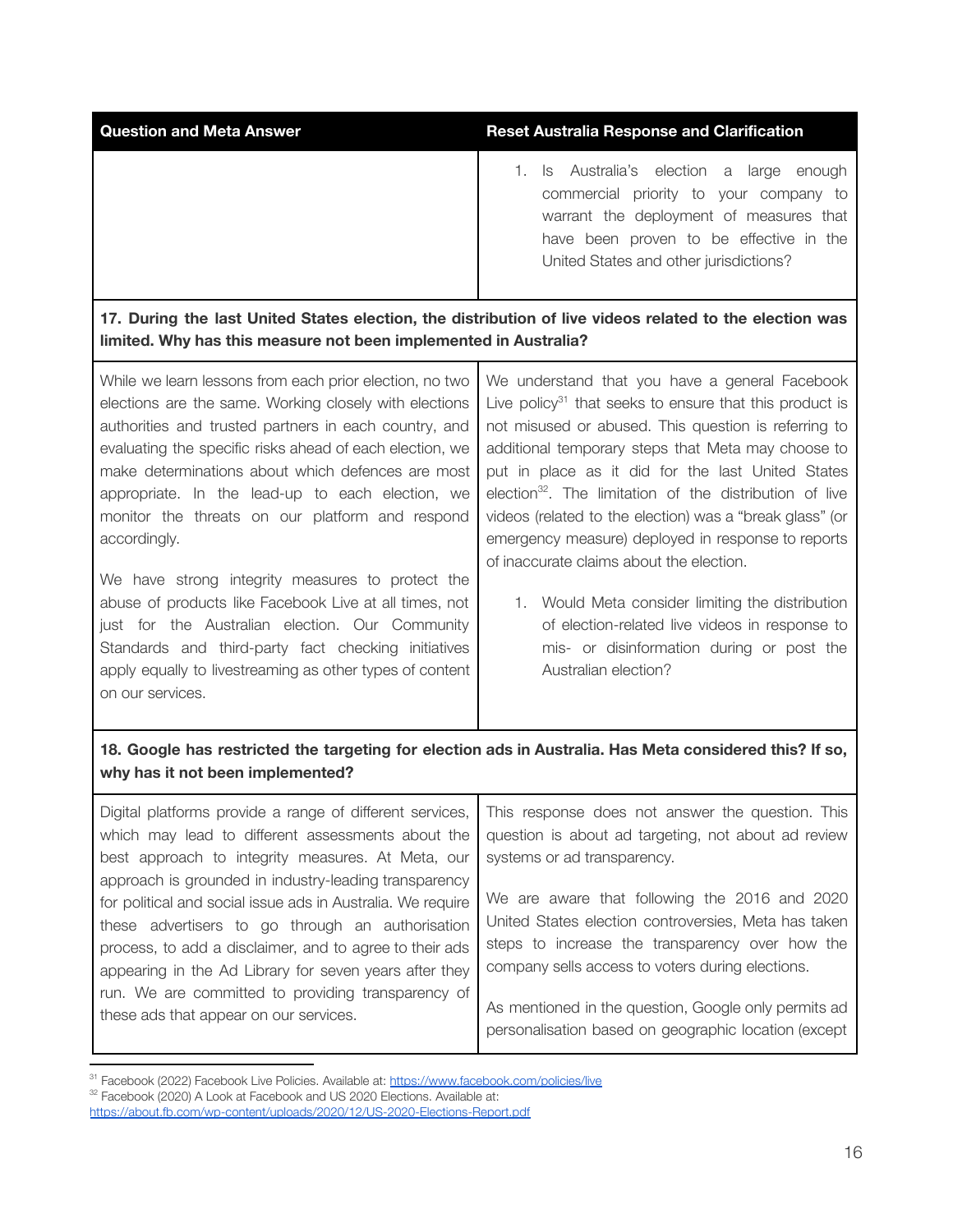| <b>Question and Meta Answer</b>                                                                                                                                                                                                              | <b>Reset Australia Response and Clarification</b>                                                                                                                                                                                                                                                                                                                                                                                                                                                                                                                                                                                                          |
|----------------------------------------------------------------------------------------------------------------------------------------------------------------------------------------------------------------------------------------------|------------------------------------------------------------------------------------------------------------------------------------------------------------------------------------------------------------------------------------------------------------------------------------------------------------------------------------------------------------------------------------------------------------------------------------------------------------------------------------------------------------------------------------------------------------------------------------------------------------------------------------------------------------|
|                                                                                                                                                                                                                                              | radius around a location), age, and gender. The<br>recently approved EU Digital Services Act bans online<br>platforms from targeting ads to children, and prohibits<br>targeting based on particular characteristics (notably<br>religion, sexual orientation, ethnicity or political<br>affiliation) <sup>33</sup> .                                                                                                                                                                                                                                                                                                                                      |
|                                                                                                                                                                                                                                              | Meta does not limit ad targeting, even during<br>elections. You allow advertisers to buy access to<br>on their<br>location, age, gender,<br>users based<br>demographics, behaviours, interests, use of Meta<br>products, and more. Combining these different<br>micro-targeting categories allows Meta to sell an<br>unprecedented level of access to Australian voters to<br>political parties, candidates, lobby groups, and others<br>seeking to influence the outcome of the election.<br>Your Ad Library also does not make any of this<br>micro-targeting information available and only outlines<br>top-level demographic<br>information about what |
|                                                                                                                                                                                                                                              | targeting is being sold.<br>1. Given widespread concern<br>about how<br>political, electoral<br>and<br>social<br>ads<br>are<br>influencing Australian elections (particularly on<br>platforms such as Facebook), is your lack of<br>willingness to limit ad targeting an evasion of<br>accountability?                                                                                                                                                                                                                                                                                                                                                     |
| 19. During the last United States election, Meta implemented changes to ensure fewer people saw<br>social issue, electoral and political ads that had a "paid for by" disclaimer. Why has this measure not<br>been implemented in Australia? |                                                                                                                                                                                                                                                                                                                                                                                                                                                                                                                                                                                                                                                            |
| The assertion in this question is not correct. In<br>response to community feedback, we have been<br>running tests in a number of countries to show political<br>content lower in people's Feeds. This applies to                            | Thank you for the link to the information about tests to<br>show political content lower in peoples' Feeds. This                                                                                                                                                                                                                                                                                                                                                                                                                                                                                                                                           |

<sup>33</sup> European Commission (2020) Proposal For A Regulation of the European Parliament & of the Council on a Single Market For Digital Services (Digital Services Act) & Amending Directive. Available at:

<https://eur-lex.europa.eu/legal-content/EN/TXT/PDF/?uri=CELEX:52020PC0825&from=en>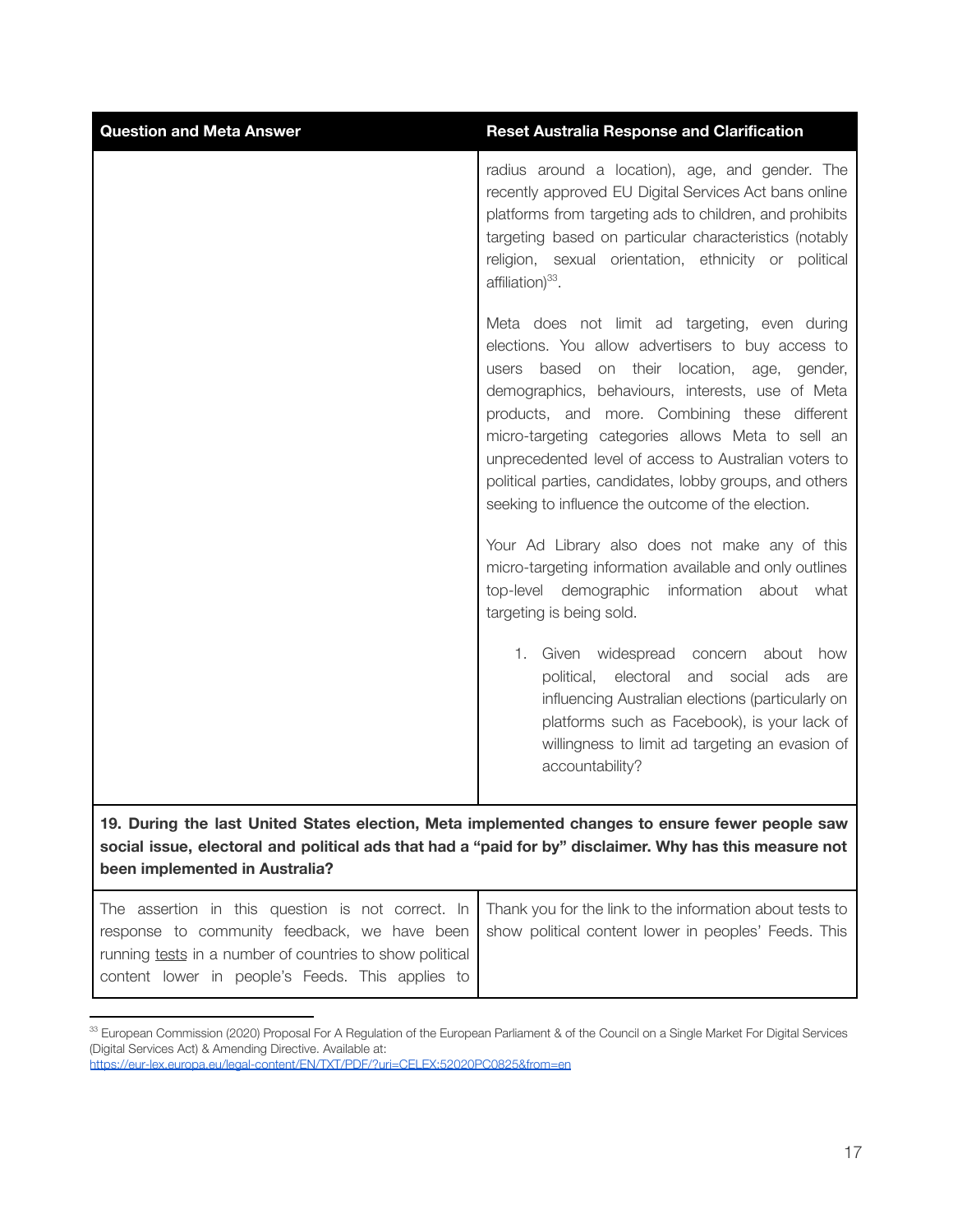| <b>Question and Meta Answer</b>                                                                                                                                                                                                                                                                                                                                                                                                                                                                                                                                                                                                                                                                 | <b>Reset Australia Response and Clarification</b>                                                                                                                                                                                                                                                                                                                                                                                    |
|-------------------------------------------------------------------------------------------------------------------------------------------------------------------------------------------------------------------------------------------------------------------------------------------------------------------------------------------------------------------------------------------------------------------------------------------------------------------------------------------------------------------------------------------------------------------------------------------------------------------------------------------------------------------------------------------------|--------------------------------------------------------------------------------------------------------------------------------------------------------------------------------------------------------------------------------------------------------------------------------------------------------------------------------------------------------------------------------------------------------------------------------------|
| organic, non-paid content and was announced in the<br>US after the last election.                                                                                                                                                                                                                                                                                                                                                                                                                                                                                                                                                                                                               | confirms our concern that the United States and other<br>jurisdictions are prioritised in comparison to Australia.                                                                                                                                                                                                                                                                                                                   |
| In 2021, we announced a new control feature that<br>allows people to have more control over the ads they<br>see on Facebook. This feature gives people a choice to<br>see fewer social issues, electoral, and political ads with<br>"Paid for by" disclaimers in Australia.                                                                                                                                                                                                                                                                                                                                                                                                                     | 1. Will Australia be included in these tests?<br>Does Meta take into consideration upcoming<br>2.<br>national elections when determining which<br>jurisdictions should be included in such<br>projects?                                                                                                                                                                                                                              |
| 20. During the last United States election, the creation of new ads about social issues, elections or<br>politics in the last few days of the election was blocked. Why has this measure not been<br>implemented in Australia?                                                                                                                                                                                                                                                                                                                                                                                                                                                                  |                                                                                                                                                                                                                                                                                                                                                                                                                                      |
| While we learn lessons from each prior election, no two<br>elections are the same. Working closely with elections<br>authorities and trusted partners in each country, and<br>evaluating the specific risks ahead of each election, we<br>make determinations about which defences are most<br>appropriate. In the lead-up to each election, we<br>monitor the threats on our platform and respond<br>accordingly.<br>The decision on whether Australia's blackout period for<br>electoral ads should be extended to digital platforms is<br>a choice for policymakers. We have consistently said<br>extending<br>this<br>many years we<br>support<br>over<br>requirement to digital platforms. | We agree that the blackout period for electoral ads<br>should be extended to digital platforms, and that this<br>is a matter for policymakers. We look forward to your<br>support of those measures as part of a broader<br>regulatory approach to ensuring the integrity of<br>elections are not undermined by digital platforms.                                                                                                   |
| 21. What measures do you have in place to screen the placement of ads to ensure all political ads<br>are properly identified and labelled by the advertiser?                                                                                                                                                                                                                                                                                                                                                                                                                                                                                                                                    |                                                                                                                                                                                                                                                                                                                                                                                                                                      |
| We take a number of steps to detect ads that should<br>be classified as political or social issue ads but have<br>not been correctly categorised by the advertiser. We<br>do not make information about these detection steps<br>available, to avoid providing information to bad actors<br>on how to evade our policies. This review process may<br>include the specific components of an ad, such as<br>images, video, text and targeting information, as well                                                                                                                                                                                                                                | As described in response to Question 4, a recent<br>experiment by Reset Australia sought to understand<br>the approval of ads with overt disinformation<br>narratives that were common in the last US election.<br>The experiment intentionally selected 'no' when<br>prompted by Facebook to state whether or not these<br>ads were about "social issues, elections or politics".<br>All five ads were approved, which highlights a |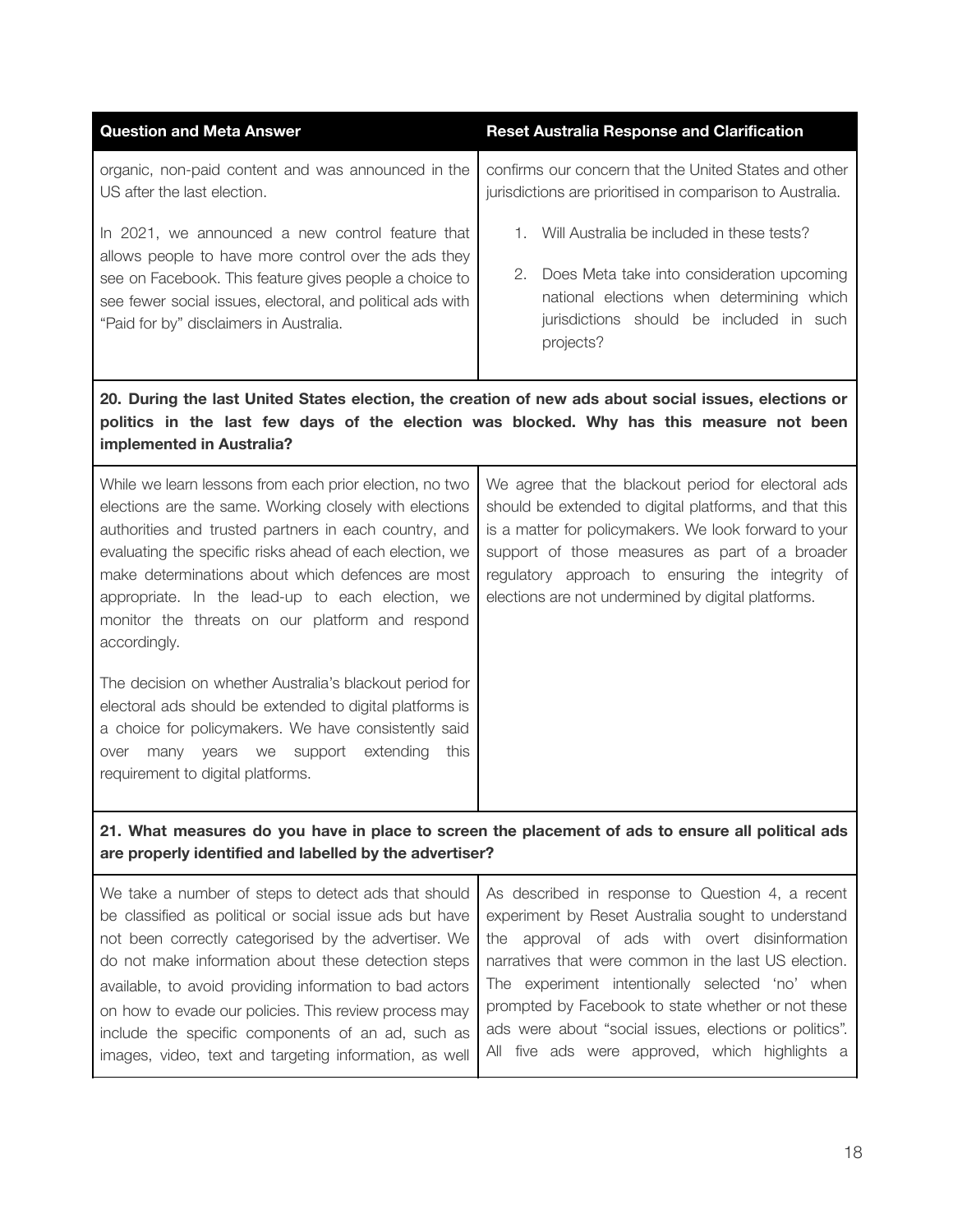| <b>Question and Meta Answer</b>                                                                                                                                                                                                                                                           | <b>Reset Australia Response and Clarification</b>                                                                                                                                                                                                                                                                                                                                                                                                                                                                                                                                                                                                                                         |
|-------------------------------------------------------------------------------------------------------------------------------------------------------------------------------------------------------------------------------------------------------------------------------------------|-------------------------------------------------------------------------------------------------------------------------------------------------------------------------------------------------------------------------------------------------------------------------------------------------------------------------------------------------------------------------------------------------------------------------------------------------------------------------------------------------------------------------------------------------------------------------------------------------------------------------------------------------------------------------------------------|
| an ad's associated landing<br>page or other<br>as<br>destinations, among other information.<br>Australian regulators and civil society are welcome to<br>refer ads to us that they believe should be categorised<br>as political or social issues ads and do not have this<br>disclaimer. | concerning flaw in Facebook's ad review system. <sup>34</sup> In<br>your response to that research, a Meta spokesperson<br>said "these ads never went live, and therefore our full<br>enforcement detection technology did not have an<br>opportunity to pick up these ads". However, this<br>assertion that there is an additional scan of approved<br>ads after the ad goes live has been challenged by an<br>earlier Reset Australia study. That experiment utilised<br>a consenting control group of Australian Facebook<br>users to serve ads with false information. These ads<br>ran unimpeded for months on end <sup>35</sup> . Meta is yet to<br>formally respond to this study. |
|                                                                                                                                                                                                                                                                                           | Given your supposed reliance on this secondary scan<br>of approved ads that have gone live, are you able to<br>provide further clarity regarding the following:                                                                                                                                                                                                                                                                                                                                                                                                                                                                                                                           |
|                                                                                                                                                                                                                                                                                           | 1. What public information is available about this<br>additional ad detection mechanism, including<br>the average time the process takes?                                                                                                                                                                                                                                                                                                                                                                                                                                                                                                                                                 |
|                                                                                                                                                                                                                                                                                           | For users who are served false or misleading<br>2.<br>ads prior to detection by this secondary<br>system, does Meta take steps to correct the<br>record?                                                                                                                                                                                                                                                                                                                                                                                                                                                                                                                                  |
|                                                                                                                                                                                                                                                                                           | 3. What is the proportion of ads that evade the<br>first detection mechanism but are then<br>caught in the second?                                                                                                                                                                                                                                                                                                                                                                                                                                                                                                                                                                        |
| 22. Beyond the Ad Library, will Meta be making available a comprehensive public archive of all<br>sponsored political content, including targeting data and aggregated engagement statistics by target<br>audiences (accessible by API)?                                                  |                                                                                                                                                                                                                                                                                                                                                                                                                                                                                                                                                                                                                                                                                           |

| Meta already makes available a comprehensive public   We are familiar with the Ad Library, and asked this     |  |
|---------------------------------------------------------------------------------------------------------------|--|
| archive of all political and social issue ads on our question specifically due to the lack of detailed data   |  |
| services, via the Ad Library. The Ad Library provides   available, particularly in relation to how political, |  |
| industry-leading transparency, including metrics such                                                         |  |
| as estimated audience size, impressions, and statistics                                                       |  |

<sup>&</sup>lt;sup>34</sup> Wilson, C. (2022) Facebook approved five obviously fake Australian election ads. Can we trust them to police the poll? Available at: <https://www.crikey.com.au/2022/02/28/facebook-approved-obviously-fake-australian-election-ads/>

 $35$  Reset Australia (2022) How tough is Facebook's misinformation crackdown? Available at: <https://au.reset.tech/news/how-tough-is-facebook-s-misinformation-crackdown/>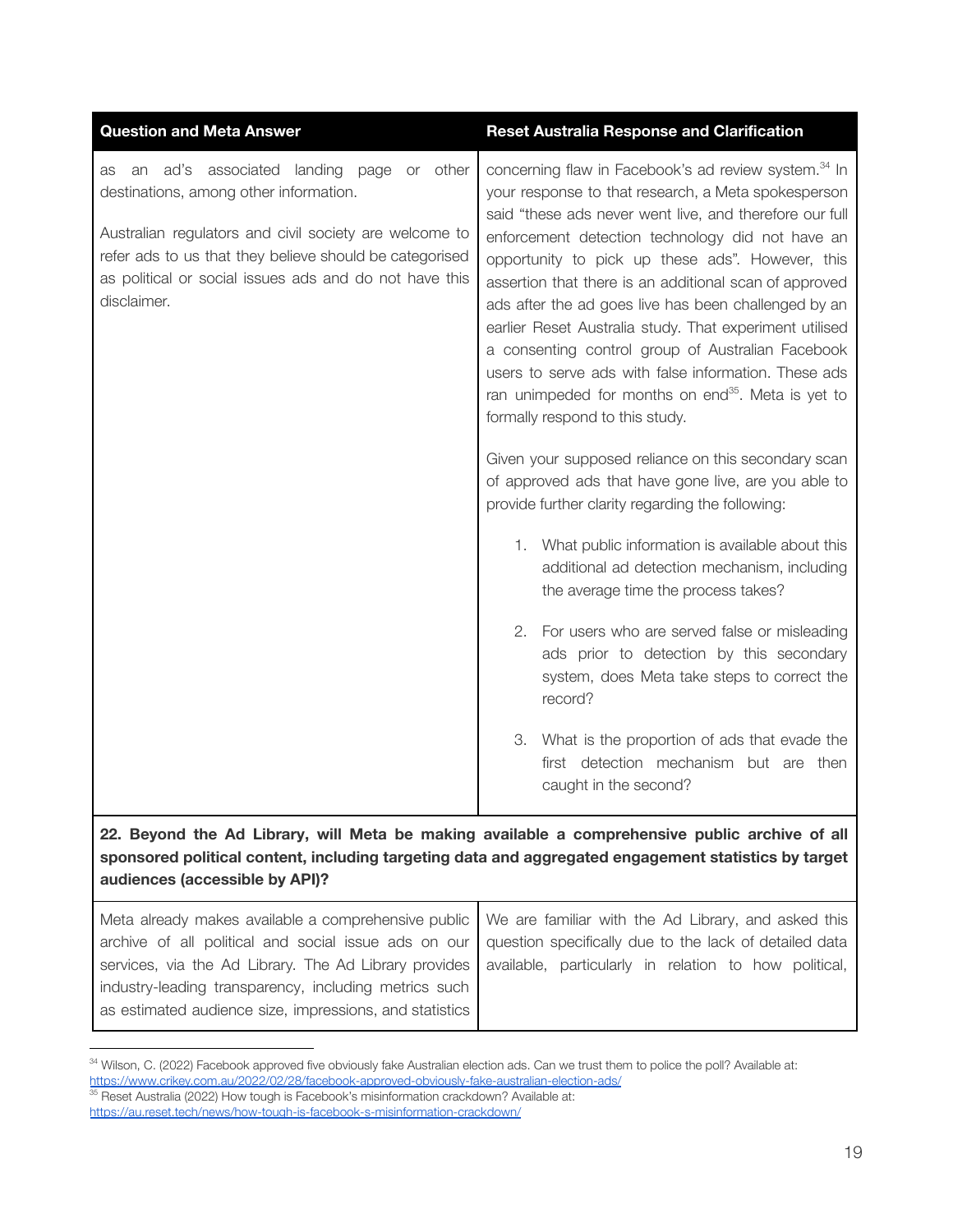| <b>Question and Meta Answer</b>                                                                                                                                                                                               | <b>Reset Australia Response and Clarification</b>                                                                                                                                                                                                                                                                                                                                                         |
|-------------------------------------------------------------------------------------------------------------------------------------------------------------------------------------------------------------------------------|-----------------------------------------------------------------------------------------------------------------------------------------------------------------------------------------------------------------------------------------------------------------------------------------------------------------------------------------------------------------------------------------------------------|
| of the target audience (such as location and gender of<br>the audience). This is also already available via an API<br>to approved academics and experts.                                                                      | electoral and social issue ads are targeted to users.<br>For example, we know that:                                                                                                                                                                                                                                                                                                                       |
|                                                                                                                                                                                                                               | Facebook does not provide information about<br>the targeting of ads to researchers or users<br>being targeted, only data on ad impressions.                                                                                                                                                                                                                                                               |
|                                                                                                                                                                                                                               | It only provides three demographic variables<br>(state, gender and age range) alongside an<br>estimation of how many accounts were in the<br>target group and how many times an ad was<br>displayed. This provides little insight into how<br>ads are being targeted. The more specific<br>targeting<br>is, and<br>the potentially more<br>problematic, the less relevant the provided<br>information is. |
|                                                                                                                                                                                                                               | Meta has much more available data about<br>how ads are targeted, such as the targeting<br>criteria selected by advertisers, though this is<br>not provided.                                                                                                                                                                                                                                               |
|                                                                                                                                                                                                                               | The state level of location granularity falls far<br>behind what Google provides in its ad library.<br>Google is providing ad impressions data by<br>postcode; Meta only by state.                                                                                                                                                                                                                        |
|                                                                                                                                                                                                                               | Meta cannot describe the transparency provided by<br>the Ad Library as "industry-leading". As the original<br>question states:                                                                                                                                                                                                                                                                            |
|                                                                                                                                                                                                                               | 1. Will Meta be making this more detailed data<br>about all sponsored political content publicly<br>available?                                                                                                                                                                                                                                                                                            |
| 23. What 'break glass' (or emergency) measures are on standby during the election?                                                                                                                                            |                                                                                                                                                                                                                                                                                                                                                                                                           |
| We maintain a series of systems already to help protect<br>the integrity of elections on our platforms. We continue<br>to monitor threats on our platform and respond<br>accordingly. At this stage, we have not been advised | According to Meta's report titled 'A Look at Facebook<br>and US 2020 Elections', "scenario planning" was<br>undertaken in advance "to ensure we could adapt to<br>circumstances in real-time", including<br>changing                                                                                                                                                                                      |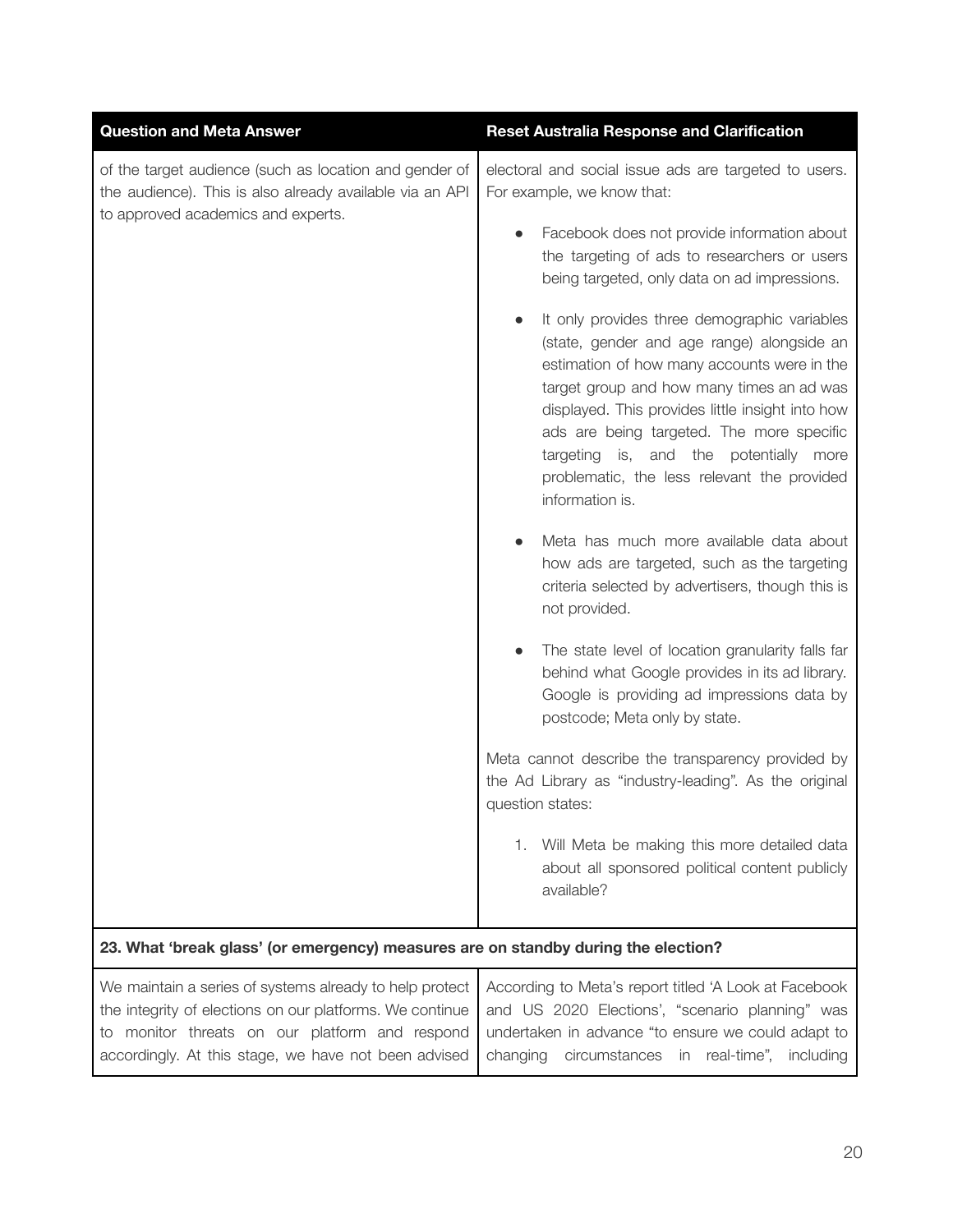| <b>Question and Meta Answer</b>                                                          | <b>Reset Australia Response and Clarification</b>                                                                                                                                                                                                                                                                                                                                                                                                                                                                                                                                                                                                                                                                                                                                                                                                                                                                                                                                        |
|------------------------------------------------------------------------------------------|------------------------------------------------------------------------------------------------------------------------------------------------------------------------------------------------------------------------------------------------------------------------------------------------------------------------------------------------------------------------------------------------------------------------------------------------------------------------------------------------------------------------------------------------------------------------------------------------------------------------------------------------------------------------------------------------------------------------------------------------------------------------------------------------------------------------------------------------------------------------------------------------------------------------------------------------------------------------------------------|
| by law enforcement or intelligence agencies that the<br>risk of real-world harm is high. | developing "a range of capabilities" that could be<br>implemented if necessary.                                                                                                                                                                                                                                                                                                                                                                                                                                                                                                                                                                                                                                                                                                                                                                                                                                                                                                          |
|                                                                                          | 1. The public deserves to know whether a<br>similar process of scenario planning has been<br>undertaken for the Australian election?                                                                                                                                                                                                                                                                                                                                                                                                                                                                                                                                                                                                                                                                                                                                                                                                                                                     |
|                                                                                          | As you have mentioned in your responses, "no two<br>elections are the same". Whilst the likelihood of an<br>equivalent event to the US Capitol insurrection in<br>Australia may not be high, it is clear that 'real-world<br>harm' has taken place during the Australian election<br>campaign, and the high risk continues as we enter the<br>final week. The previously outlined example of the<br>widespread<br>anti-trans<br>hate<br>speech<br>and<br>misinformation <sup>36</sup> has harmed trans and gender<br>diverse people (particularly children and young<br>people), who advocacy groups have expressed lack<br>adequate support services and experience high rates<br>of suicide <sup>37</sup> . This is an emergency that social media<br>giants, including Meta, have failed to act on.<br>2. Has Meta put in place measures to respond<br>to the proliferation of anti-trans hate speech<br>and disinformation on social media during<br>this Federal election campaign? |
|                                                                                          |                                                                                                                                                                                                                                                                                                                                                                                                                                                                                                                                                                                                                                                                                                                                                                                                                                                                                                                                                                                          |

**24. What type of event (in terms of reach and impact) would trigger the implementation of 'break glass' measures?**

| See above. | There are a wide range of emergency scenarios that   |
|------------|------------------------------------------------------|
|            | could eventuate during an Australian election. Your  |
|            | refusal to answer this question suggests that either |
|            | you have not considered these, or that you are       |
|            | unwilling to be transparent about the plans you have |
|            | in place. This is disappointing as we head into the  |
|            | final days of the election, as well as the critical  |
|            |                                                      |

<sup>36</sup> Reset Australia (2022) Anti-trans hate speech and misinformation surges on social media as Deves' campaign occupies headlines. Available at: [https://au.reset.tech/news/election-radar-anti-trans-hate-speech-and-misinformation-surges-on-social-media-as-deves-campaign-occupies-hea](https://au.reset.tech/news/election-radar-anti-trans-hate-speech-and-misinformation-surges-on-social-media-as-deves-campaign-occupies-headlines/) [dlines/](https://au.reset.tech/news/election-radar-anti-trans-hate-speech-and-misinformation-surges-on-social-media-as-deves-campaign-occupies-headlines/)

 $37$  Equality Australia (2022). "Lifesaving" – trans equality and clinicians groups defend trans healthcare. Available at: <https://equalityaustralia.org.au/media-release-lifesaving-trans-equality-and-clinicians-groups-defend-trans-healthcare/>